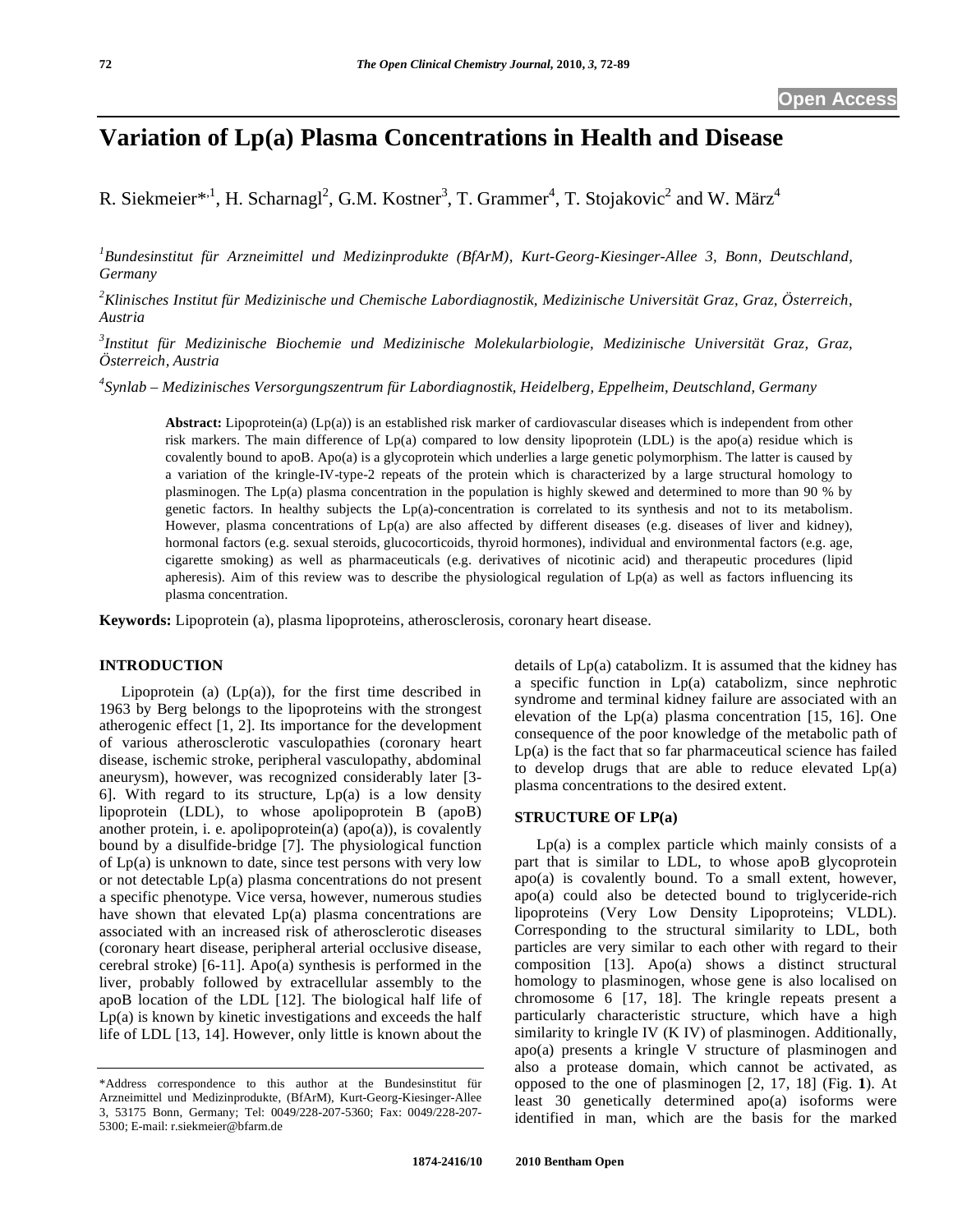

Fig. (1). Structure of Lp(a).

heterogeneity of the molecular size. The individual apo(a) isoforms differ by the number of K IV units in the molecule, i. e. corresponding to a molecular weight of approximately 12.5 kDa per K IV-unit [2, 17]. The smallest apo(a) isoform consists of one protease domain, one K V-unit and 11 K IVunits, while the apo(a) isoform of the highest molecular weight has 52 K IV-units. Between the individual K IV-units there are highly glycosylated connection units which are responsible for the high share of glycoproteins in the whole molecule [2].

#### **LP(a) METABOLIZM**

 Apo(a) is synthesized at least predominantly in the liver. After its synthesis it binds with high affinity to the apoB binding site of LDL. Probably, the binding is completed on the hepato-cellular surface *via* a disulfide-bridge of the Cys4326 of apoB and the only free cysteine group in K IV type 9 (Cys4057) of apo(a) [2, 19]. The synthesis of  $Lp(a)$ , which thus occurs as part of an assembly, is a two-step process [20]. In a first step, which can be competitively inhibited by lysine analogues, the free sulfhydryl groups of apo(a) and apoB are brought close together. The binding of apo(a) then occurs near the apoB domain which binds to the LDL receptor, resulting in a reduced affinity of  $Lp(a)$  to the LDL-receptor. Particles that show a reduced affinity to the LDL receptor, such as particles containing apoB-48 and VLDL, are not able to form stable compounds with apo(a) [2]. Thus the largest part of apo(a) is present as apo(a) bound to LDL. Only a small, quantitatively variable part of apo(a) remains as free apo(a) and probably plays an important role in the metabolizm and physiological function of  $Lp(a)$  [2, 21]. The synthesis rate of  $Lp(a)$  is strongly related to its plasma concentration and therefore depends on the apo(a)

isoform that determines plasma concentration, while the catabolizm rate is only of little significance [14].

 The metabolic path of the synthesised Lp(a) is largely not yet understood. Due to the structural similarity of LDL and  $Lp(a)$  it was first assumed that  $Lp(a)$ , like other apo B containing lipoproteins, is degraded *via* the LDL-receptor. Thus it could be shown in *in vitro* experiments that the binding of Lp(a) to fibroblasts could be competitively inhibited by addition of LDL, but compared to LDL,  $Lp(a)$ only had a small affinity to the LDL receptor. Animal experiments (rat, rabbit, hedgehog) showed that the liver plays an important role in  $Lp(a)$  metabolism – followed by kidney and spleen [13]. On the other hand, kinetic investigations performed in man, which demonstrated a longer plasma half life for Lp(a) compared to LDL, allowed the conclusion that the LDL receptor practically has no function in the metabolism of  $Lp(a)$ . Thus the fractional catabolic rates for LDL and Lp(a) are 0.38 and 0.26, respectively, in normal persons and are practically the same as for homozygotic patients with a defect on the LDL receptor (0.205 and 0.210, respectively) [13, 14]. This phenomenon was the reason that other metabolic paths are now being discussed for Lp(a). Apo(a) obviously separates from apoB in the blood and as a consequence it comes to a subsequent fragmentation into degradation products of different molecular weight induced by metalloproteinases [2, 22]. As could be shown in experiments in transgenic mice, the resulting degradation products are removed from circulation by different organs and tissues, and only a very small part of them (less than  $1\%$  of  $Lp(a)$ ) is excreted with the urine [2, 22, 23]. Other, receptor-dependent metabolic paths are assumed for the Lp(a) metabolism. Among them are LDL-receptor related protein, megalin, the VLDL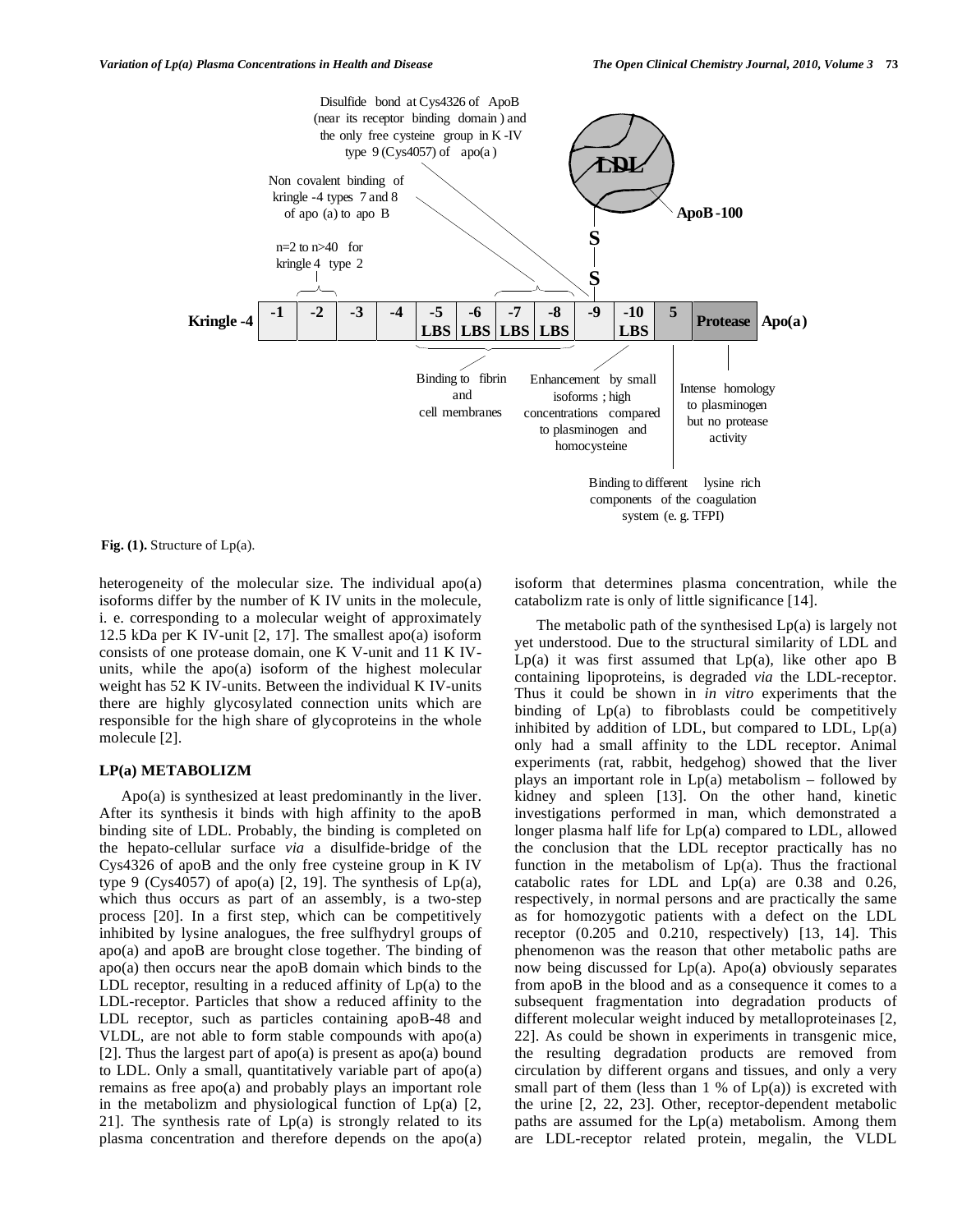receptor and the galactose-specific asialoglycoprotein receptor (ASGPR) [2, 24].

#### **GENETICS AND PLASMA CONCENTRATION**

The plasma concentration of  $Lp(a)$  is highly skewed with regard to its frequency, whereby the concentrations among different individuals may differ by factor 1000 [13, 25, 26]. The white population shows a median of the  $Lp(a)$ concentration of approximately 8 mg/dL to 10 mg/dL, while the mean values are at an approximate level of 16 mg/dL to 18 mg/dL [13, 27]. In contrast, plasma concentrations in Black Africans are twice as high as in Caucasians, while those of Asian individuals are distinctly below that value. However, the underlying causes of these differences are not finally identified [2]. The concentrations are strictly determined by genetic factors, i. e. to an extent of 90 % to 95 %, and are subject to only low variations during lifetime [13, 28]. In detail, a total of 50 % of the plasma concentration is determined by the respective number of kringle-IV-domains, while approximately 45 % of the genetic variation of the plasma concentrations are attributable to polymorphisms and mutations of the promoter region (pentanucleotide repeat, TTTTA), to the coding regions (+93 C/T polymorphism) and to other variations of the apo(a) gene [2, 13]. Despite this Lp(a) plasma concentrations continuously rise mainly in the first weeks after birth and also in the course of the later decades in life [2]. There is a distinct inverse correlation between the respective molecular weight of Lp(a) determined by the number of kringle-IV-domains in the apo(a) part of the lipoprotein particle and the individual plasma concentrations, respectively. Thus individuals with a high Lp(a) molecular weight show low plasma concentrations, while individuals with a low Lp(a) molecular weight present high plasma concentrations [12, 29, 30]. This can be explained by the fact that apo(a) isoforms with a high molecular weight are stronger bound and degraded in the rough endoplasmic reticulum, in the golgi apparatus and in proteasomes than apo(a) isoforms with a low molecular weight [31, 32].

# **PHYSIOLOGICAL FUNCTIONS OF LP(a)**

 Based on the results of the initial investigations by Berg [1], the opinion prevailed for many years, that individuals without detectable Lp(a) plasma concentrations (so-called Lp(a)-negative individuals) did not have any defect. But due to the increasing sensitivity of the analytical procedures used in the detection it could be shown that the plasma concentrations of these individuals were only below 25 mg/dL. Later investigations in individuals with Lp(a) plasma concentrations of  $\langle 0.5 \rangle$  mg/dL showed a disproportionately high excretion of apo(a) fragments in the urine of these individuals [2]. Now results of further investigations allow the conclusion that apart from its significance as an important agent in the development of atherosclerosis, Lp(a) has even more physiological functions, e.g. in wound healing, angiogenesis and hemostasis [2, 17, 33, 34] (Fig. **2**). However, in the meaning of a pleiotropic mechanism the favorable action mechanisms are opposed by pathogenetic mechanisms, whereby the importance of Lp(a) in atherogenesis should be particularly mentioned [8-10, 17, 33, 34].

#### **Lp(a) in Atherosclerosis**

The importance of  $Lp(a)$  in the formation and progression of atherosclerotic vascular diseases could be demonstrated in numerous animal experiments. Thus evidence was supplied that in transgenic, hyperlipidemic and  $Lp(a)$  expressing Watanabe rabbits,  $Lp(a)$  leads to enhanced atherosclerosis with development of calcifications [35-37]. Under the influence of  $Lp(a)$ , the binding of  $Lp(a)$  to glycoproteins, e.g. laminin, results - *via* its apo(a)-part [38- 40] - both in an increased invasion of inflammatory cells [41, 42] and in an activation of smooth vascular muscle cells with an increased formation of alkaline phosphatase and subsequent calcifications [36, 37] in the vascular wall. The inhibition of transforming growth factor- $\beta$ 1 (TGF- $\beta$ 1) activation is another mechanism *via* which Lp(a) contributes to the development of atherosclerotic vasculopathies. TGF- $\beta$ 1 is subject to proteolytic activation by plasmin and its active form leads to an inhibition of the proliferation and migration of smooth muscle cells, which play a central role in the formation and progression of atherosclerotic vascular diseases  $[43-46]$ . If TGF- $\beta$ 1 fails to be activated, e.g. due to Lp(a) accumulation in the vascular wall, it is associated with an increased proliferation and migration of the smooth vascular muscle cells and the formation of atherosclerotic lesions [43, 44, 47, 48].

 In man, Lp(a) is an important risk marker which is independent of other risk markers. Its importance, partly also under consideration of the molecular weight and other genetic polymorphisms, could be demonstrated by a high number of epidemiological and clinical studies investigating the formation and progression of atherosclerosis, myocardial infarction, and stroke and also by meta-analyses [8-10, 34, 49]. The simultaneous presence of other risk markers, e.g. hypercholesterolemia, hyperfibrinogenemia or reduced HDL-cholesterol, will lead to an even stronger increase of the total risk for the occurrence of cardiovascular diseases due to  $Lp(a)$  [10, 49-51]. However, there are other studies that could not find evidence for the role of Lp(a) as a risk marker for cardiovascular diseases, e.g. the Physicians Health Study [2, 52]. Possible causes for such negative results may be performance of analyses with samples that were stored for too long and the use of insufficiently validated test kits, but also the investigation of smaller study populations, which are subject to an increased influence of the skewed distribution of the Lp(a) plasma concentration in the population  $\langle 0.1 \text{ mg/dL} \rangle$  to  $>300 \text{ mg/dL}$  [2].

# **Lp(a) in Hemostasis**

 Due to the marked structural homology between the apo(a) part and plasminogen, which both belong to the socalled plasminogen group [18], a relationship between the coagulation system and Lp(a) was assumed quite early [53]. Lp(a) is able to competitively inhibit the binding of plasminogen to fibrinogen and fibrin, and to inhibit the fibrin-dependent activation of plasminogen to plasmin *via*  the tissue plasminogen activator [53-55], whereby apo(a) isoforms of low molecular weight have a higher affinity to fibrin than apo(a) isoforms of higher molecular weight [54]. Like other compounds containing sulfhydryl groups, homocysteine enhances the binding of  $Lp(a)$  to fibrin [56]. During fibrinolysis, physiological importance of which lies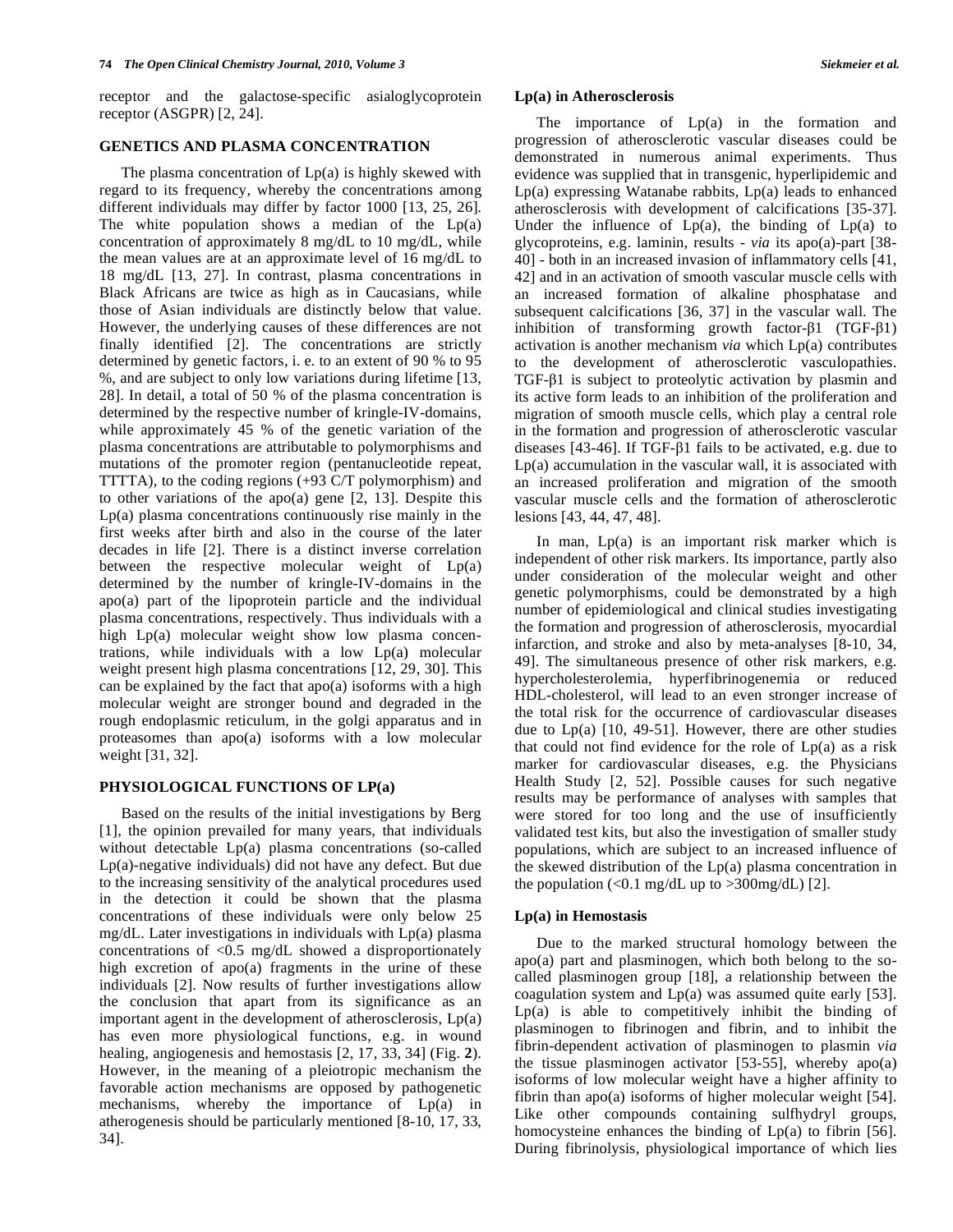

**Fig. (2).** Pleiotropic effect of Lp(a).

in the dissolution of fibrin deposits and in the restoration of an injured vascular endothelium [57], the binding of plasminogen to lysine residues results in plasmin activation and subsequently in the enhancement of the following fibrinolytic processes [58-63]. Lp(a) binding also involves lysine [54] with the consequence, that due to the lack of catalytic activity it comes to hypofibrinolysis and, due to the LDL-component of the  $Lp(a)$ , to an accumulation of cholesterol [2, 17, 18, 33, 54, 64-66]. Moreover, Lp(a) stimulates the synthesis of plasminogen activator-inhibitor I (PAI-I) in endothelial cells or of PAI-II in monocytes [2, 67]. The thus induced decrease of plasmin activity is not only important for the fibrinolytic system, since plasmin is also required for the activation of transforming growth factor- $\beta$ 1  $(TGF- $\beta$ 1) which plays an important role in the proliferation$ and migration of the smooth vascular muscle cells within the atherosclerotic process [43]. Another relationship, which also favours the formation of thromboses, between Lp(a) and the fibrinolytic system is found in its property, to bind to the tissue factor pathway inhibitor (TFPI), a regulator of the tissue factor (TF)-mediated coagulation, expressed in activated monocytes, endothelial cells and thrombocytes [33, 68-72], and to subsequently inactivate this factor [73]. But in addition to the mentioned prothrombotic properties  $Lp(a)$ also has antithrombotic properties. Thus Lp(a) binds with high affinity and specificity to the platelet activating factor acetylhydrolase. This does not only result in the inhibition of PAF, one of the strongest trigger factors of thrombocyte aggregation, but also in the hydrolysis of the short-chain phospholipids that develop during the process of lipid oxidation [2, 74-76]. Additionally, Lp(a) also leads to the inhibition of the collagen-induced thrombocyte aggregation and to the inhibition of serotonin and thromboxane secretion [2, 77]. In summary it shows that *via* various mechanisms

Lp(a) possesses both prothrombotic and antithrombotic properties, which may be an explanation for the contradictory trial results achieved in different patient cohorts, since the properties of  $Lp(a)$  find different expression [2].

Several studies demonstrate a role of  $Lp(a)$  as an important risk marker, partly independent of other risk markers, for the occurrence of an acute coronary syndrome and spontaneous, partly recurring, ischemic strokes and of venous thromboses and thromboembolism in children and adults [33, 78-84], while other investigations did not establish any relationship between the occurrence of thrombotic events or thromboembolism and the existence of an elevated Lp(a) plasma concentration [85-87]. Moreover, elevated Lp(a) plasma concentrations were measured in a number of studies performed in patients with early-stage or terminal kidney diseases and autoimmune diseases (antiphospholipid syndrome, systemic sclerosis, chronic thromboembolic pulmonary hypertension, rheumatoid arthritis and systemic lupus erythematosus), which fact supports the involvement of Lp(a) in the increased occurrence of thromboembolic events [88-97].

## **Lp(a) in Angiogenesis**

 $Lp(a)$  is also important for the process of angiogenesis and the sprouting of new vessels. This is based on the fact that angiogenesis starts with the remodelling of matrix proteins and the activation of matrix metalloproteinases (MMP). The latter ones are usually synthesised as inactive zymogens and require activation by proteases, this is also accomplished by plasminogen. The marked structural homology of Lp(a) to plasminogen, with a simultaneous lack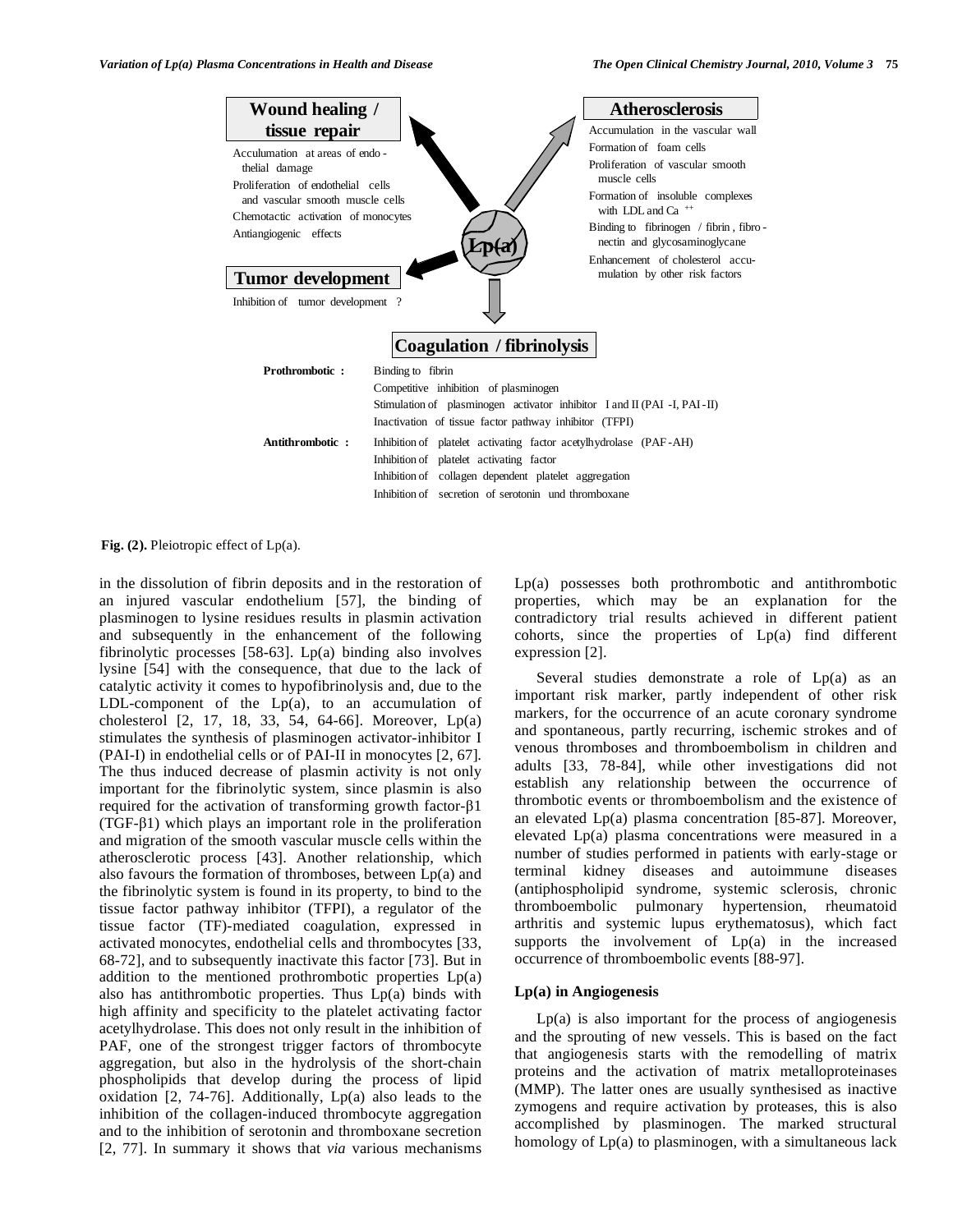of protease activity, may indicate that  $Lp(a)$  has an antiangiogenetic effect [2, 98]. Accordingly, an antiangiogenetic and metastasis inhibiting effect of  $Lp(a)$  and apo $(a)$ and its fragments could be demonstrated in mice and *in vitro* [98-105].

 Finally it should be stated that elevated Lp(a) plasma concentrations are found in individuals over eighty years and in tumor patients, as opposed to healthy individuals. These increases indicate that individuals with higher Lp(a) concentrations, provided they do not develop atherosclerosis, may have a certain protection against tumor diseases or that Lp(a) may have a certain function in tumor defence [2, 106]. Likewise, the plasminogen fragments have an antiangiogenetic effect due to their homologous structure [106]. In summary it can be said, however, that the possible relationships between an antiangiogenetic effect of Lp(a) and a possible protection against tumor formation are only insufficiently known and require extensive further experimental investigation.

# **INFLUENCE OF CERTAIN DISEASES ON LP(a) PLASMA CONCENTRATION**

 A number of different diseases (e.g. liver diseases, kidney diseases and acute phase response) hormones (thyroid hormones, androgens and estrogens) life style factors (e.g. nutrition, sports and cigarette smoking) as well therapeutic interventions (e.g. nicotinic acid, fibrates, lipid apheresis) are affecting the plasma concentration of Lp(a). However, these effects are very complex and often strongly depend on type and severity of the disease as well as type and dose of the administered pharmaceutical. A number of these factors are discussed in the following in more detail.

#### **Liver Diseases**

 Cholestatic liver diseases especially those with strongly elevated plasma concentrations of lipoprotein-X are typically correlated with lower plasma concentrations of Lp(a). It is discussed that this is caused by a lack of LDL in plasma followed by an impaired assembly of LDL and apo(a) [2]. For example, Gregory *et al*. observed decreased Lp(a) plasma concentrations in patients with primary biliary cirrhosis (PBC) and other liver diseases [107]. A decrease of Lp(a) plasma concentration was also observed in patients with different acute or chronic viral liver infections as well as liver failure [108, 109] and liver cirrhosis [110]. Conflicting data are published for patients with hepatocellular carcinoma who showed decreased [111, 112] as well as increased [111, 113] plasma concentrations of this lipoprotein. In another study Koruk *et al*. found no difference of Lp(a) plasma concentrations in patients with non-alcoholic steatohepatitis compared to healthy individuals [114]. Finally, it should be mentioned that no Lp(a) can be detected in patients with paroxysmal diseases. It is suggested that this is caused by a lack of  $apo(a)$ secretion [115].

#### **Kidney Diseases**

 The effect of various renal diseases on plasma concentrations and metabolism of lipoproteins including Lp(a) was subject of a large number of studies. Increased plasma concentrations of Lp(a) were observed in patients with diabetic microalbuminuria [10, 116, 117], nephrotic syndrome [10, 93, 97, 118-120], nephropathy [10, 117] and different type and stage of kidney failure [10, 92, 93, 95, 96, 110, 121-127]. These observations suggest that Lp(a) plays a crucial role for the development of cardiovascular diseases in patients with kidney diseases. However, the results of these studies are conflicting in respect to the role of the genetically determined molecular weight of apo(a) [10, 92, 121-123, 124, 127-131].

#### **Acute Phase Reactions**

 Due to the regulation of its synthesis by interleukin 6 (IL-6) Lp(a) in some respect is an acute phase protein. In consequence, inflammatory stimuli are able to affect the Lp(a) plasma concentration [126, 132]. Increased concentrations in different extent were found in chronic diseases as rheumatoid arthritis [133] or kidney disease [127], drug induced acute phase response (e.g. bisphosphonates [134]) and acute diseases as myocardial infarction or cardiovascular bypass surgery [135-139] but not after strong physical exercise [140]. However, in cases of severe inflammation due to sepsis or burn a decrease of Lp(a) plasma concentration was observed indicating a role of additional regulatory factors in critically ill patients [141].

#### **Hormones**

 Different hormones affect the plasma concentration of  $Lp(a)$ . This effect is independent from the effects on the other lipoproteins and in some cases it can be oppositional. In addition, even synthetic hormones can cause a variation of the Lp(a) plasma concentration. The hormonal effects of some natural or synthetic hormones as well as hormonal deprivation are described below in more detail.

#### *Thyroid Hormones*

 Patients suffering from hypo- or hyperthyroidism show distinct changes of lipid metabolism and corresponding changes of the different plasma lipoproteins [2, 13, 142- 145]. In principle, hypothyroidism causes an increase of Lp(a) plasma concentration whereas hyperthyroidism causes a decrease of its concentration. However, the results of the studies are conflicting. For example, Dullaart *et al*. investigated patients after radical thyroidectomie due to carcinoma and found an increase of the Lp(a) plasma concentration within the hypothyroid phase [142]. Increases of Lp(a) were also observed in other hypothyroid patients compared to healthy euthyroid controls [146-148]. In one of these studies there was a correlation between the plasma concentrations of Lp(a) and the concentrations of thyroidea stimulating hormone (TSH) which serves as a marker for the intensity of hypothyroidism. [146]. On the other hand Lee *et al*. observed no increase of the Lp(a) plasma concentration in patients with manifest hypothyroidism compared to healthy controls [149]. The results obtained in patients with subclinical hypothyroidism are also conflicting. Some investigators observed increases of Lp(a) plasma concentration in these patients compared to controls [150- 153] whereas others did not [148, 149]. Milionis *et al*. also determined the molecular weight of Lp(a). However, there was no effect of the molecular weight on the Lp(a) plasma concentration before treatment. Furthermore, there was no correlation between the plasma concentrations of Lp(a) and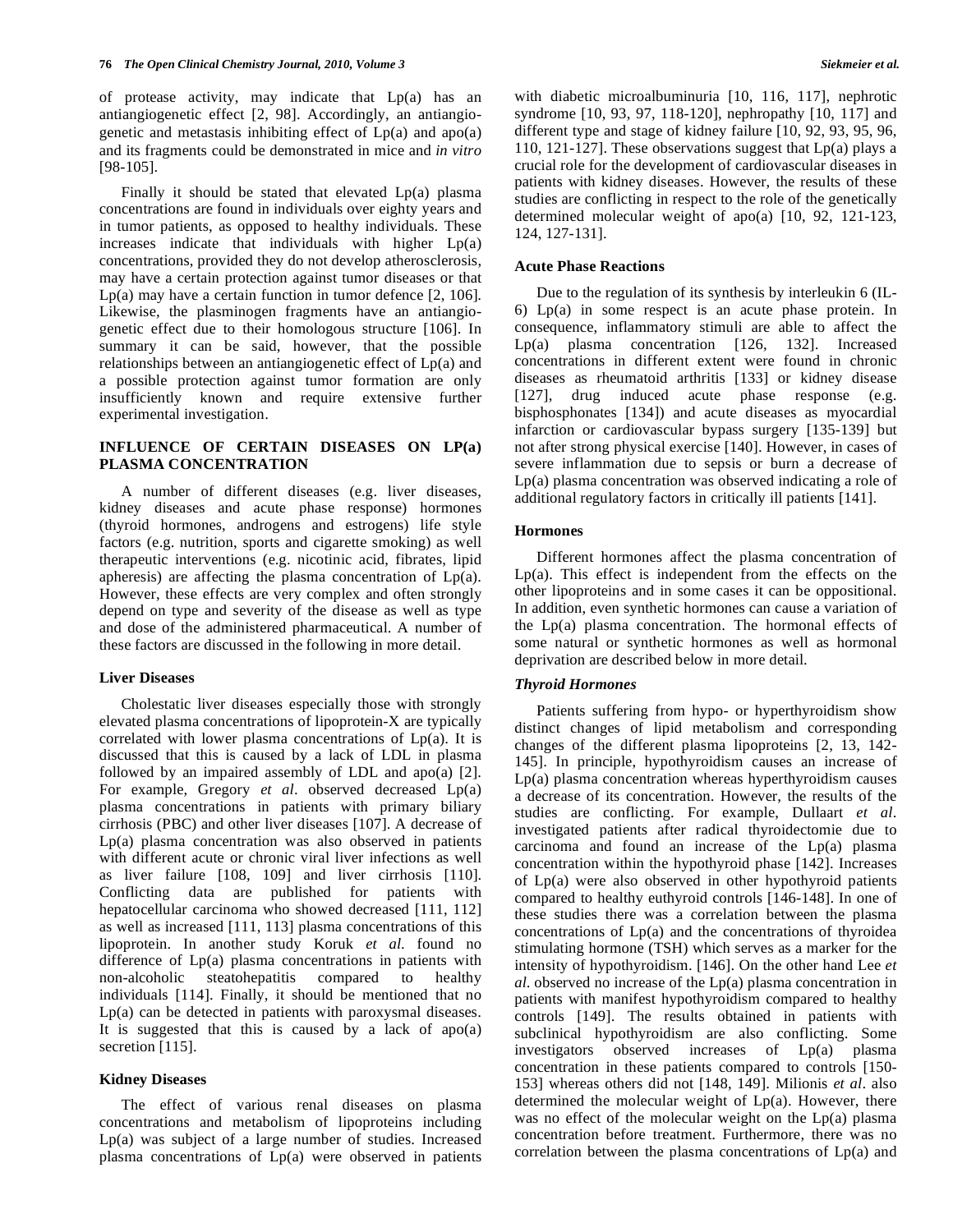TSH [152]. Results of studies evaluating the effect of hyperthyroidosis on Lp(a) plasma concentrations are also contradictory. For example, Bruin *et al*. and Kung *et al*. as well as Erem *et al*. observed decreased plasma concentrations in patients with manifest hyperthyroidism compared to healthy euthyroid controls as well as hypothyroid patients, respectively [147, 154, 155]. In addition, Erem *et al*. observed negative correlations between the plasma concentrations of thyroxine and  $Lp(a)$  in their patients [154]. On the other hand, Lee *et al*. found no such decrease of the Lp(a) plasma concentrations in patients with manifest or subclinical hyperthyroidism [149]. In principle, the discrepant results of these studies can be explained by several theories. Firstly, the results of the patient studies might be biased by the small number of participants because the  $Lp(a)$  plasma concentrations are affected by a number of other factors (e.g. Lp(a) genotype) which were often not considered in these studies and the weight of these influence factors is higher in smaller studies than in larger ones [143, 156, 157]. Another possible explanation is the intensity of the thyroid disease. For example, subclinical hypothyroidism has only a mild effect on lipid metabolism (including Lp(a)), whereas the effect of manifest hypothyroidism is much stronger [145].

 Another aspect is the effect of treatment on the plasma concentration of Lp(a). However, the results of studies investigating the effect of hormone supplementation (triiodothyronine (T3) and thyroxine (T4)) are also contradictory. For example Dullaart *et al*. observed a decrease of Lp(a) plasma concentrations in their patients after supplementation of T3 [142]. Decreases were also observed in several studies of patients with hypothyroidism caused by other diseases supplemented with T3 or T4 [144, 146-148, 158, 159]. In one of these studies the therapy induced decrease depended on the initial plasma concentration of Lp(a) and was more pronounced in patients with  $Lp(a)$  concentrations  $>30$  mg/dl [146]. However, other investigators found no effect of hormone supplementation on Lp(a) plasma concentrations in patients with manifest hypothyroidism [157, 160, 161]. Inconsistent data were also reported in studies investigating patients with subclinical hypothyroidism. Some investigators found a decrease of Lp(a) plasma concentrations in these patients after supplementation [152, 153] whereas no such effect was observed in the majority of studies [148, 150, 160-162]. A possible explanation for the conflicting results is that not all of the patients included in these studies suffered from increased Lp(a) plasma concentrations [152, 153] and the effect of T4 supplementation is more pronounced in patients with initially stronger increased concentrations of  $Lp(a)$ [152]. Furthermore, the lack of an effect in patients with subclinical hypothyroidism compared to patients with manifest hypothyroidism underlines the difference between both dysfunctions of the thyroid gland also affecting lipid metabolism [145]. In contrast to the large number of studies investigating the effect of hormone supplementation in patients with subclinical or manifest hypothyroidism only a minor number of studies dealt with the effect of thyrostatic treatment (thyrostatic drugs or radioactive iodine) on Lp(a) plasma concentrations in patients with hyperthyroidism (e.g. patients with Basedow´s disease). However, these studies observed an increase of Lp(a) plasma concentrations which

was independent from the variations found for LDL in plasma [144, 147, 155, 159].

#### *Androgens*

 Experimental studies performed in transgenic mice demonstrated a regulation of the apo(a) gene by sexual steroids and a downregulation by testosterone [163]. In humans endogenous testosterone has no relevant effect on Lp(a) plasma concentration [164-168]. In contrast, administration of testosterone or other anabolic compounds affects a large number of parameters including those of atherogenesis and lipid metabolism [169-171]. For example, Lp(a) plasma concentrations decrease in males [167, 170, 172-174] and oophorectomized females [175] after administration of testosterone. The decrease is more pronounced in individuals with higher initial Lp(a) concentrations but not dependent from the Lp(a) phenotype [167]. Even other synthetic anabolics (e.g. danazol, nandrolonedecanoate, stanozolol) administered in both genders for different clinical indications (e.g. bodybuilding, endometriosis, hemodialysis, postmenopausal osteoporosis) caused changes in plasma lipoprotein patterns and a decrease of Lp(a) plasma concentration depending in some studies on the initial plasma concentrations  $[176-180]$ . the initial plasma concentrations [176-180]. Dehydroepiandrostenedione (DHEA), another anabolic steroid is physiologically synthesized and metabolized *via*  androstenedione into testosterone, estradiol and estrone. In males and postmenopausal females plasma concentrations of DHEA and Lp(a) are negatively correlated [181, 182]. In postmenopausal females [183] but not in males [182] administration of DHEA causes a mild decrease of Lp(a) plasma concentrations. In contrast, orchiectomy is followed by an increase of the Lp(a) plasma concentration due to the decrease of the plasma testosterone concentration [173]. Similar increases were observed in the majority of studies performed in healthy young males and males with prostate carcinoma treated with gonadotropin-releasing hormone (GnRH) agonists (e.g. buserelin, goserelin, triptorelin) or antagonists (e.g. cetrorelix) because these substances inhibit testosterone synthesis [178, 184-186]. In one of these studies the intensity of the therapeutic effect on the Lp(a) plasma concentration depended on the initial Lp(a) concentration prior to the administration of the compound [186]. Last not least, even administration of antiandrogens (e.g. finasteride, a  $5\alpha$ -reductase inhibitor) is followed by an increase of the Lp(a) concentration in plasma [187].

### *Estrogens and Gestagens*

 Beside their typical effects in females estrogens and gestagens have an antiatherogenic effect which is in part based on variations of lipid metabolism including  $Lp(a)$ [188, 189]. A number of studies demonstrated that  $Lp(a)$ plasma concentrations in premenopausal females with normal menstrual cycles are not or only slightly affected by the cyclic hormonal changes [190-193]. However, stimulation with follicle stimulating hormone (FSH) in the luteal phase causes a progesterone dependent increase of the Lp(a) plasma concentration. The increase is temporary if there is no pregnancy and persists in pregnant females [191, 193]. Further studies demonstrated that even in males there is no significant correlation between plasma concentrations of estrogen and Lp(a) [164, 166, 167].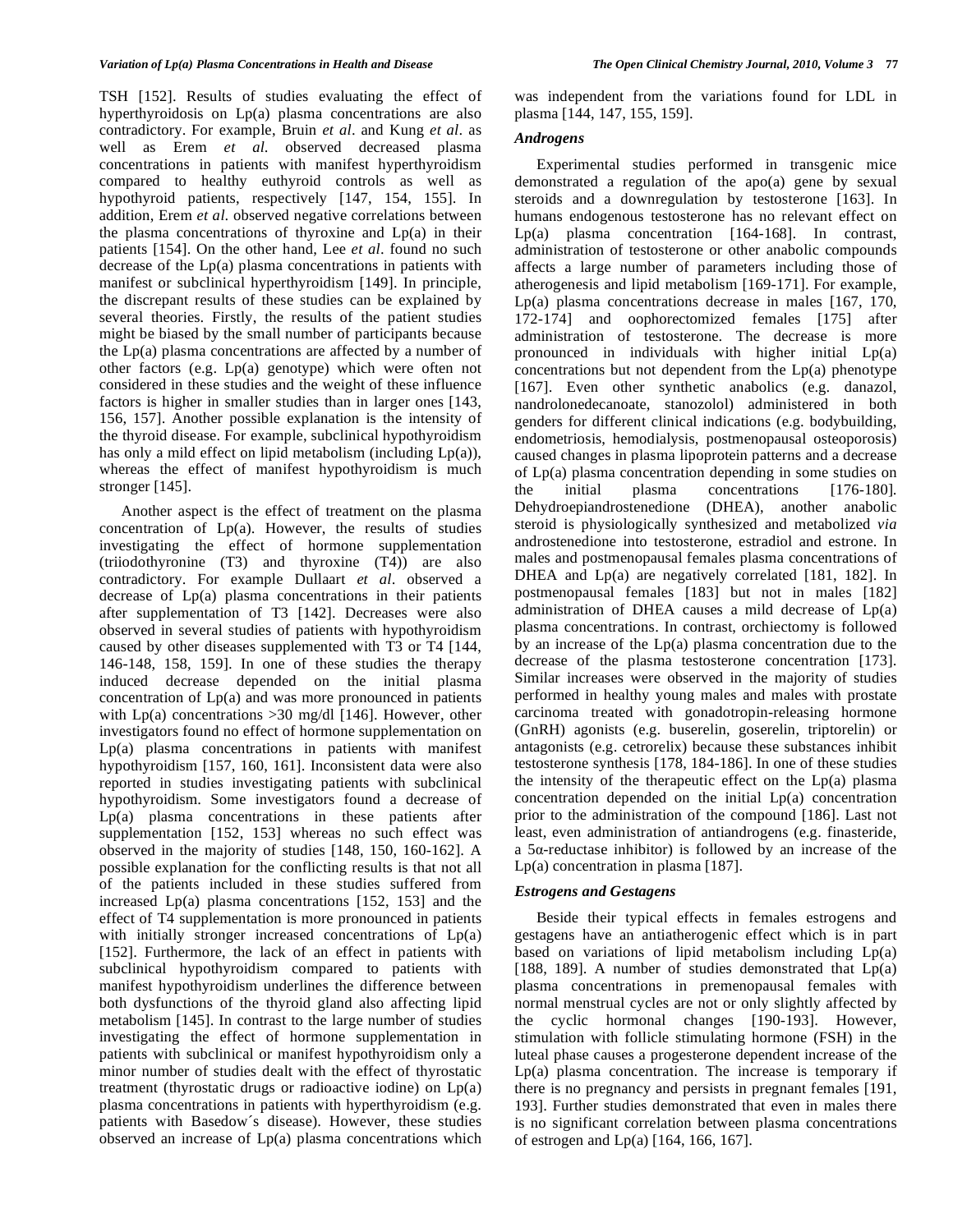In cases of a iatrogenic menopause in premenopausal females (e.g. by surgical measures [194, 195] or chemotherapeutics [196]) an increase of Lp(a) plasma concentration was observed beside other changes of lipid metabolism. However, an administration of estrogens causes a reversion of the observed changes including those of Lp(a) [175, 194, 195, 197]. Only in a small subset of studies no changes of Lp(a) plasma concentrations were observed in oophorectomized females *vs*. healthy controls and oophorectomized females before and after estrogen therapy, respectively [198, 199]. Similar results were obtained even in males after orchidectomy. In the latter administration of estrogens abolished or reversed the increase of Lp(a) plasma concentration caused by the testosterone deficiency [200, 201]. On the other hand, Berglund *et al*. observed no reduction of Lp(a) plasma concentration in their study also performed in orchidectomized males [173]. However, it is likely that the contradictory results are caused by different ways of drug administration because estrogens after oral application are subject of an intensive first pass metabolism whereas estrogens given parenterally by intramuscular injection or by transdermal application are not [173, 202]. Interestingly, comparison of the therapeutic effects of estrogen and testosterone demonstrates that both hormones cause a decrease of  $Lp(a)$  plasma concentration whereas many other physiological effects are contrary. Last not least, one more aspect of hormonal regulation of Lp(a) plasma concentration in females should be noted. Individuals suffering from polycystic ovary syndrome (PCOS; formerly Stein-Leventhal syndrome) are characterized by infertility, obesity and dyslipidemia including increased plasma concentrations of Lp(a). Investigations of Velazquez *et al*. and Yilmaz *et al*. indicated that females with PCOS have elevated Lp(a) plasma concentrations which can be lowered by administration of metformin, a substance given for treatment of diabetes mellitus type 2 [203, 204].

 The natural menopause is also characterized by an increase of the  $Lp(a)$  concentrations in plasma when compared to the premenopausal values [205]. Together with other changes of plasma lipid parameters this increase correlates with an increased risk for the development of atherosclerotic diseases [206, 207, 208]. Administration of sexual steroids (e.g. estrogens, estrogens combined with gestagens) in postmenopausal females (so-called hormone replacement therapy; HRT) as well as estrogen receptor modulating substances (e.g. raloxifene) cause changes in plasma lipoprotein patterns including a decrease of Lp(a). However, the results of these studies regarding the effect of estrogens differ because the pharmacological effect strongly depends on the mode of application (transcutaneous, intramuscular, oral) and consecutively on the intensity of the hepatic first pass effect [206-219]. The decrease of Lp(a) plasma concentrations due to hormonal replacement therapy was more pronounced in individuals with high initial concentrations than in those with lower ones [206, 207, 211, 218].

 Antiestrogens (e.g. tamoxifen and toremifene) which are used in the therapy of postmenopausal females with breast carcinoma oppose many of the pharmacological effects of estrogens. Interestingly, administration of these compounds beside the desired therapeutic effects cause a shift in the plasma lipoprotein status towards a lower atherogenicity

including a decrease of the plasma  $Lp(a)$  concentration [217, 220-225]. However, in one of these studies an additional effect of the phenotype of apolipoprotein E (apoE) has been described [222]. In contrast, another substance used for treatment of females with breast cancer, the aromatase inhibitor letrozole, has obviously no effect on the plasma concentration of  $Lp(a)$  [226].

#### *Other Hormones*

 The effect of several other hormones on Lp(a) plasma concentrations has also been investigated. For example, administration of corticotropin or its analogues (e.g. synacthene) causes a significant decrease of Lp(a) plasma concentrations in healthy individuals, patients with terminal renal failure and hemodialysis as well as individuals after kidney transplantation [2, 227-229].

 Insulin has no direct effect on Lp(a) plasma concentrations [13]. Compared to healthy individuals patients with diabetes mellitus type 1 have only small changes of Lp(a) plasma concentrations. In consequence, an improved metabolic control in these patients by an optimized insulin therapy is not followed by a relevant change of Lp(a) plasma concentration [2, 13]. In contrast, patients with diabetes mellitus type 2 are characterized by significantly higher Lp(a) plasma concentrations than healthy individuals. However, it is likely that this is a secondary effect, because these patients have an impaired renal function and in consequence a lower rate of secreted apo(a) fragments in urine [2, 230].

 Two other hormones, human growth hormone (HGH) and insulin-like growth factor (IGF-1), have an antagonistic effect on  $Lp(a)$  plasma concentration  $[2, 231]$ . Administration of growth hormone, e.g. in children with impaired growth and adults with HGH-deficiency, is followed by a significant increase of Lp(a) plasma concentration [2, 232-235] which is not dependent on the Lp(a) phenotype [234]. On the other hand, application of IGF-1, e.g. in animals or patients with Laron syndrome (growth hormone resistance) causes a decrease of Lp(a) plasma concentration [236, 237] which might be caused by an increased degradation of Lp(a) [237]. Furthermore, normalization of the IGF-1 plasma concentration by the HGH-receptor antagonist pegvisomant is followed by a decrease of Lp(a) plasma concentrations in acromegaly patients [238].

# **INFLUENCE OF NUTRITION AND LIFE-STYLE ON LP(a) PLASMA CONCENTRATIONS**

 The individual life style plays an important role for the development of cardiovascular diseases. In contrast to the large number of other risk factors which cannot be modified (e.g. gender, age) the impact of life style related factors (e.g. nutrition, sports, smoking) can be modified (e.g. cessation of smoking, changes in nutrition, sports). A number of frequent life style factors and their effect on the plasma concentration of Lp(a) is described below.

#### **Alcohol**

 A number of studies has investigated the effect of ethanol consumption on the plasma concentration of Lp(a). Chronic alcohol consumption causes a strong decrease of the plasma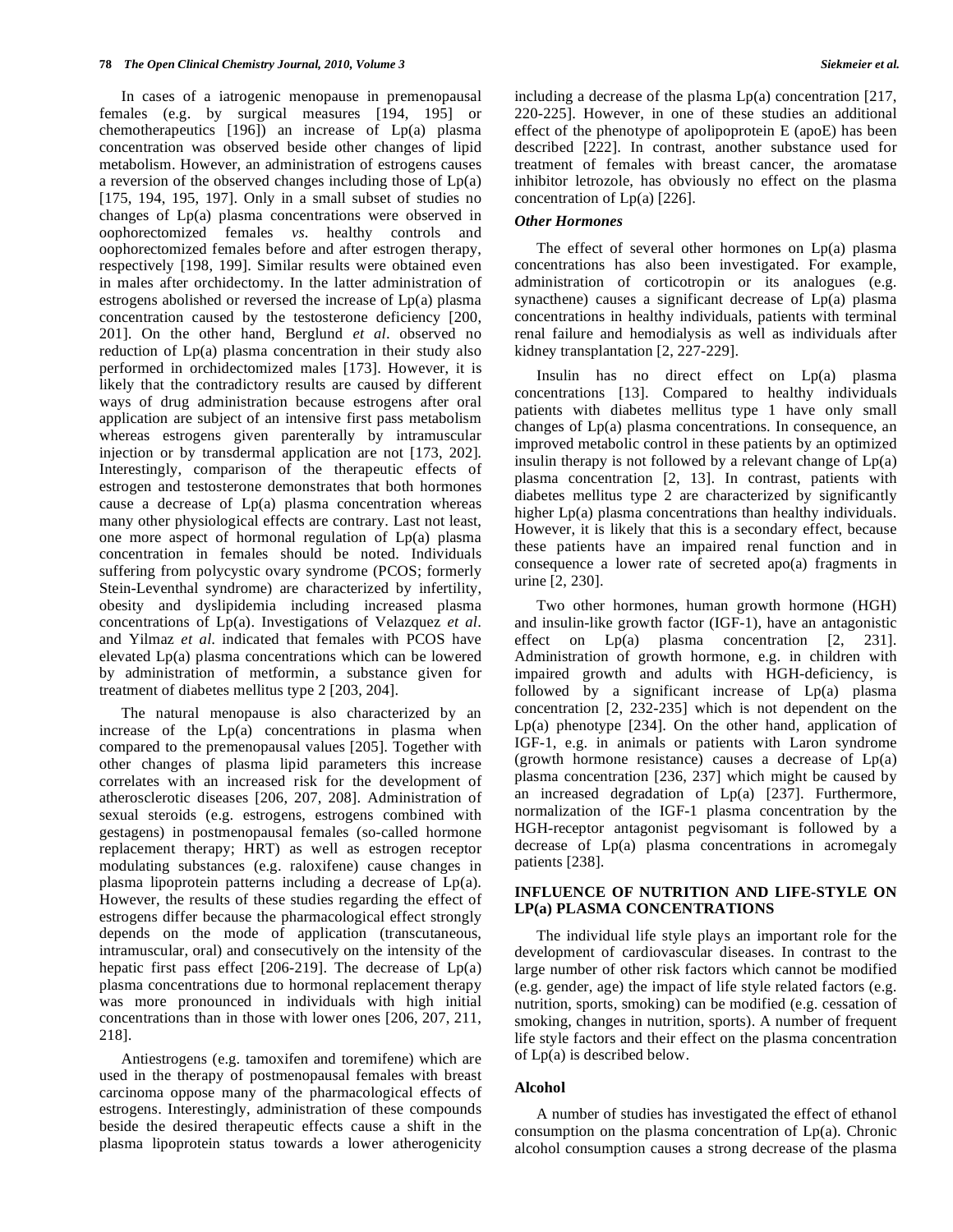concentration (up to 60 %) which is dose dependent and shows no dependency on the size polymorphism of  $Lp(a)$ [239-241]. Vice versa after end or even after reduction of the alcohol consumption an increase of the Lp(a) plasma concentration has been observed [242-249]. However, the mechanism causing the alcohol dependent variation of Lp(a) plasma concentration has not been elucidated. It is discussed that the insulin-like growth factor-1 (IGF-1) binding protein is involved in this regulatory process [2, 247].

#### **Nutrition**

 Moderate diets have no relevant effect on the plasma concentration of Lp(a) [250]. However, an effect of nutrition on the plasma concentration of Lp(a) has been described in a number of studies. For example, trans-fatty acids, e.g. elaidic acid which is found in fritted food in a relevant concentration, causes an increase of the Lp(a) plasma concentration between 25 % and 50 % which is more pronounced in individuals with higher initial plasma concentrations [10, 251-255]. On the other hand a protective effect of unsaturated or polyunsaturated fatty acids as well as fat modified food caused by lowering of plasma Lp(a) concentration is discussed [10, 256-260].

#### **Cigarette Smoking**

 Cigarette smoking is an important risk factor for the development of cardiovascular diseases and smoking dependent changes of plasma lipoprotein patterns have been described in a large number of studies [261]. A number of studies investigated the effect of cigarette smoking on Lp(a) plasma concentrations. In some of these studies lower concentrations of Lp(a) were observed in plasma of smokers compared to nonsmokers [2, 262-265]. However, in other studies no effect of smoking was found [266, 267] or smokers had even higher plasma concentrations of  $Lp(a)$ than nonsmokers [268]. In summary, the majority of results indicate that cigarette smoking causes a reduction of Lp(a) plasma concentration. However this potentially protective effect has no clinical relevance because it is opposed by a very large number of harmful effects also caused by cigarette smoking [262].

#### **Physical Exercise and Sports**

 A large number of studies has described the protective effect of physical exercise and sports on the risk for the development of cardiovascular diseases. However, the results of studies investigating the effect of both parameters on the plasma concentration of Lp(a) are conflicting. Some studies demonstrated a decrease or no relevant change of plasma Lp(a) concentrations due to physical exercise and sports [140, 250, 268-273]. On the other hand, other often older studies observed a mild increase of the plasma Lp(a) concentration without further clinical relevance [267, 274- 276].

#### **THERAPEUTIC INFLUENCE ON LP(a) CONCEN-TRATIONS**

 A large number of studies has investigated the effect of various pharmacological substances and apheresis methods on Lp(a) plasma concentrations. These are described in the following in more detail insofar as they have relevance for

the control of lipid metabolism. Further compounds like sexual steroids, glucocorticoids and thyroid hormones have been discussed before.

 Administration of niacin or nicotinic acid has a positive (i. e. antiatherogenic) effect on several parameters of lipid metabolism and additionally causes a significant decrease of Lp(a) plasma concentrations. In addition, treatment with nicotinic acid can be combined with the treatment by other pharmacological substances for therapy of hyperlipidemia (e.g. gemfibrozil and inhibitors of the enzyme hydroxymethylglutaryl-CoA-reductase (HMG-CoA reductase, socalled statins) [277-287] (Table **1**).

 Fibrates (including gemfibrozil) are another group often used for the treatment of dyslipidemia. Substances of these group cause a reduction of mRNA for Lp(a) *in vitro* [288]. However, the results of *in vivo* studies are conflicting and demonstrate only a slight therapeutic effect regarding the effect on Lp(a) [287, 289-293] (Table **1**).

**Table 1. Effect of Lipid Lowering Drugs on the Plasma Concentration of Lp(a)** 

| Compound                                                                                                                                            | <b>Effect</b> |
|-----------------------------------------------------------------------------------------------------------------------------------------------------|---------------|
| Niacin, nicotinic acid                                                                                                                              |               |
| <b>Fibrates</b>                                                                                                                                     | (1)           |
| Apheresis                                                                                                                                           | ↓↓            |
| <b>Statins</b>                                                                                                                                      | Mostly none   |
| Resins                                                                                                                                              | Mostly none   |
| Thiazolidinedione                                                                                                                                   | (1)           |
| Fish oil, $\omega$ 3- or $\omega$ 6-fatty acids, olive oil, rape oil, soy<br>oil, polyunsaturated fatty acids and partially hydrated<br>fatty acids | Mostly none   |

 A very effective therapeutic approach for treatment of hypercholesterolemia characterized by high plasma concentrations of low density lipoproteins (LDL) and high concentrations of Lp(a) are different techniques of lipid apheresis. However, disadvantages of these techniques are their invasive character (like dialysis) and the required frequency of treatment (at least every two weeks) causing low compliance and high therapeutic costs. A large number of apheresis techniques has been described which is based on plasma separation (Lipid filtration (DIAMED Medizintechnik GmbH); immunoadsorption (Therasorb-LDL, Miltenyi Biotec GmbH); dextran sulphate adsorption (Liposorber LA 15, Kaneka); heparin-induced extracorporeal LDL-precipitation (H.E.L.P., B. Braun Medizintechnologie GmbH)) or methods performed in full blood (direct adsorption of lipoproteins (DALI®, Fresenius Medical Care D-GmbH); adsorption on dextran sulfate (Liposorber D, Kaneka, DIAMED Medizintechnik GmbH)). All methods have been primarily developed for treatment of high plasma LDL concentrations. However, because of the large structural similarity of LDL and  $Lp(a)$  the efficiency of these methods on both lipoproteins is very similar. In detail, dependent on the treated plasma or blood volume concentrations of Lp(a) and LDL are lowered 50 % - 74 %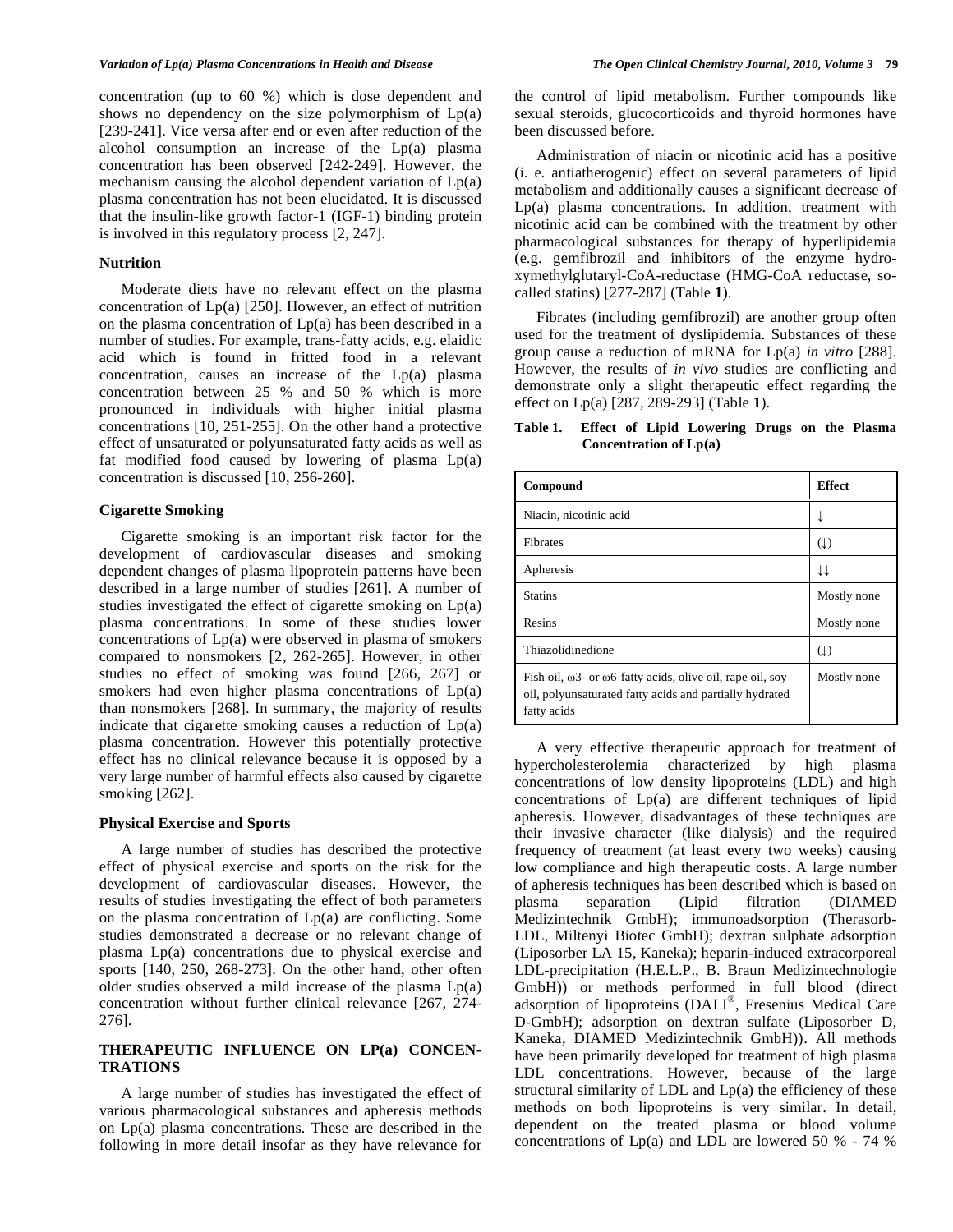and >60 % at each therapy and even other hemorheological parameters (e.g. fibrinogen, viscosity) are positively influenced [294-310] (Table **1**).

 In contrast, statins which play a central role in the treatment of hypercholesterolemia, despite their strong effect on LDL have no relevant effect or – in some studies – cause an increase of Lp(a) plasma concentrations if they are administered alone [209, 215, 289, 311-319]. Only few studies describe a decrease of Lp(a) plasma concentrations under statin therapy [320, 321] (Table **1**). The same takes place for substances inhibiting intestinal cholesterol absorption (e.g. resins) which are sometimes combined with other lipid lowering substances, especially statins, to enhance their cholesterol lowering effect [312, 320] (Table **1**).

 Beside these substances which have been introduced into clinical therapy since many years there are others which have been recently introduced into therapy or which are up to now under investigation [278]. An interesting group are compounds acting *via* modulation of the peroxisome proliferator activated receptor (PPAR) from which three different subtypes  $(\alpha, \gamma \text{ and } \delta)$  have been described [278]. This pharmaceutical group includes thiazolidinediones (socalled glitazones, e.g. pioglitazone, rosiglitazone, troglitazone) introduced for oral treatment of diabetes mellitus type 2. Studies performed in these patients revealed positive effects also on plasma lipoprotein patterns including a decrease of the Lp(a) concentration [322, 323] (Table **1**).

The effects of different fatty acids (e.g. fish oil,  $\omega$ 3- or 6-fatty acids, olive oil, rape oil, soy oil, polyunsaturated fatty acids and partially hydrated fatty acids) on plasma concentrations were subject of several studies performed in very different population and patient groups. However, the results obtained in these studies are very conflicting. In some studies an increase or a decrease of Lp(a) plasma concentration was observed whereas other studies failed to show any effect [257, 258, 260, 324-328].

 Some more studies investigated the effect of other compounds like carnitine [317, 329-331], coenzyme  $Q_{10}$ [332, 333] or aspirin [334, 335] on plasma  $Lp(a)$  and also showed conflicting outcomes.

#### **SUMMARY**

 Literature data demonstrate that Lp(a) plays a relevant role as a risk factor for atherosclerosis and thrombosis. However, its physiological effect is far beyond this as  $Lp(a)$ seems also to play a role in angiogenesis as well as tumor development and metastasis. Plasma concentrations of Lp(a) are genetically determined but also can be modulated by various diseases, life style factors and drugs. Our review summarizes the effects of these parameters on Lp(a) plasma concentration and demonstrates that for some of them conflicting data have been published. However, the effects of some other parameters on  $Lp(a)$  plasma concentration is more confirmed and therefore should be considered in medical diagnostics and treatment.

# **REFERENCES**

[1] Berg, K. A new serum type system in man: the LP system. *Acta Pathol. Scand.,* **1963**, *59*, 369-382.

- [2] Kostner, K.M.; Kostner, G.M. Therapy of Hyper-Lp(a). *Handb. Exp. Pharmacol.,* **2005**, *170*, 519-536.
- [3] Dahlen, G.H.; Guyton, J.R.; Attar, M.; Farmer, J.A.; Kautz, J.A.; Gotto, A.M. Association of levels of lipoprotein Lp(a), plasma lipids, and other lipoproteins with coronary artery disease documented by angiography. *Circulation,* **1986**, *74*, 758-765.
- [4] Jones, G.T.; van Rij, A.M.; Cole, J.; Williams, M.J.; Bateman, E.H.; Marcovina, S.M.; Deng, M.; McCormick, S.P. Plasma lipoprotein(a) indicates risk for 4 distinct forms of vascular disease. *Clin. Chem.,* **2007**, *53*, 679-685.
- [5] Kostner, G.M.; Avogaro, P.; Cazzolato, G.; Marth, E.; Bittolo-Bon, G.; Quinici, G.B. Lipoprotein (a) and the risk for myocardial infarction. *Atherosclerosis,* **1981**, *38*, 51-61.
- [6] Terres, W.; Tatsis, E.; Pfalzer, B.; Beil, F.U.; Beisiegel, U.; Hamm, C.W. Rapid angiographic progression of coronary artery disease in patients with elevated lipoprotein(a). *Circulation,* **1995**, *91*, 948- 950.
- [7] Kostner, G.M.; Krempler, F. Lipoprotein(a). *Curr. Opin. Lipidol.*, **1992**, *3*, 279-284.
- [8] Craig, W.Y.; Neveux, L.M.; Palomaki, G.E.; Cleveland, M.M.; Haddow, J.E. Lipoprotein(a) as a risk factor for ischemic heart disease: Metaanalysis of prospective studies. *Clin. Chem.,* **1998**, *44*, 2301-2306.
- [9] Danesh, J.; Collins, R.; Peto, R. Lipoprotein(a) and coronary heart disease. Meta-Analysis of prospective studies. *Circulation,* **2000**, *102*, 1082-1085.
- **[**10] Enas, E.A.; Chacko, V.; Senthilkumar, A.; Puthumana, N.; Mohan, V. Elevated lipoprotein(a) - A genetic risk factor for premature vascular disease in people with and without standard risk factors: a review. *Dis. Mon.,* **2006**, *52*, 5-50.
- [11] The Emerging Risk Factors Collaboration; Erqou, S.; Kaptoge, S.; Perry, P.L.; Di Angelantonio, E.; Thompson, A.; White, I.R.; Marcovina, S.M.; Collins, R.; Thompson, S.G.; Danesh, J. Lipoprotein(a) concentration and the risk of coronary heart disease, stroke, and nonvascular mortality. *JAMA*, **2009**, *302*, 412-423.
- [12] White, A.L.; Lanford, R.E. Cell surface assembly of lipoprotein(a) in primary cultures of baboon hepatocytes. *J. Biol. Chem.,* **1994**, *269,* 28716-28723.
- [13] Kostner, G.M. Lipoprotein(a): metabolismus und beeinflussung des plasmaspiegels. *J. Kardiol.,* **2002**, *9*, 321-324.
- [14] Krempler, F.; Kostner, G.M.; Bolzano, K.; Sandhofer, F. Turnover of lipoprotein (a) in man. *J. Clin. Invest.,* **1980**, *65,* 1483-1490.
- [15] Kronenberg, F.; Utermann, G.; Dieplinger, H. Lipoprotein(a) in renal disease. *Am. J. Kidn. Dis.,* **1996**, *27,* 1-25.
- [16] Thiery, J.; Ivandic, B.; Bahlmann, G.; Walli, A.K.; Seidel D. Hyperlipoprotein(a)aemia in nephrotic syndrome. *Eur. J. Clin. Invest.,* **1996**, *26*, 316-321.
- [17] Leischik, R.; Dworrak, B.; Gülker, H. Lipoprotein(a): Koronare Herzerkrankung – klinische bedeutung und therapieoptionen. *Dtsch. Med. Wochenschr.,* **2005**, *130*, 2518-2523.
- [18] McLean, J.W.; Tomlinson, J.E.; Kuang, W.J.; Eaton, D.L.; Chen, E.Y.; Fless, G.M.; Scanu, A.M.; Lawn, R.M. cDNA sequence of human apolipoprotein(a) is homologous to plasminogen. *Nature,* **1987**, *330,* 132-137.
- [19] Frank, S.; Kostner, G.M. The role of apo-(a) kringle-IVs in the assembly of lipoprotein-(a). *Protein Eng.,* **1997**, *10,* 291-298.
- [20] Frank, S.; Durovic, S.; Kostner, G.M. Structural requirements of apo-a for the lipoprotein-a assembly. *Biochem J.,* **1994**, *304,* 27-30.
- [21] Gries, A.; Nimpf, J.; Nimpf, M.; Wurm, H.; Kostner, G.M. Free and apoB-associated Lp(a) specific protein in human serum. *Clin. Chim. Acta,* **1987**, *164,* 93-100.
- [22] Frank, S.; Hrzenjak, A.; Blaschitz, A.; Dohr, G.; Kostner, G.M. Role of various tissues in apo(a) fragmentation and excretion of fragments by the kidney. *Eur. J. Clin. Invest.,* **2001**, *31,* 504-512.
- [23] Kostner, K.M.; Maurer, G.; Huber, K.; Stefenelli, T.; Dieplinger, H.; Steyrer, E.; Kostner, G.M. Urinary excretion of apo(a) fragments. Role in apo(a) catabolism. *Arterioscler. Thromb. Vasc. Biol.,* **1996**, *16*, 905-911.
- [24] Hrzenjak, A.; Frank, S.; Wo, X.; Zhou, Y.; van Berkel, T.; Kostner, G.M. Galactose-specific asialoglycoprotein receptor is involved in lipoprotein (a) catabolism. *Biochem. J.,* **2003**, *376,* 765-771.
- [25] Lackner, C.; Cohen, J.C.; Hobbs, H.H. Molecular definition of the extreme size polymorphism in apolipoprotein(a). *Hum. Mol. Genet.,* **1993**, *2,* 993-940.
- [26] Utermann, G. The mysteries of lipoprotein(a). *Science,* **1989**, *246,* 904-910.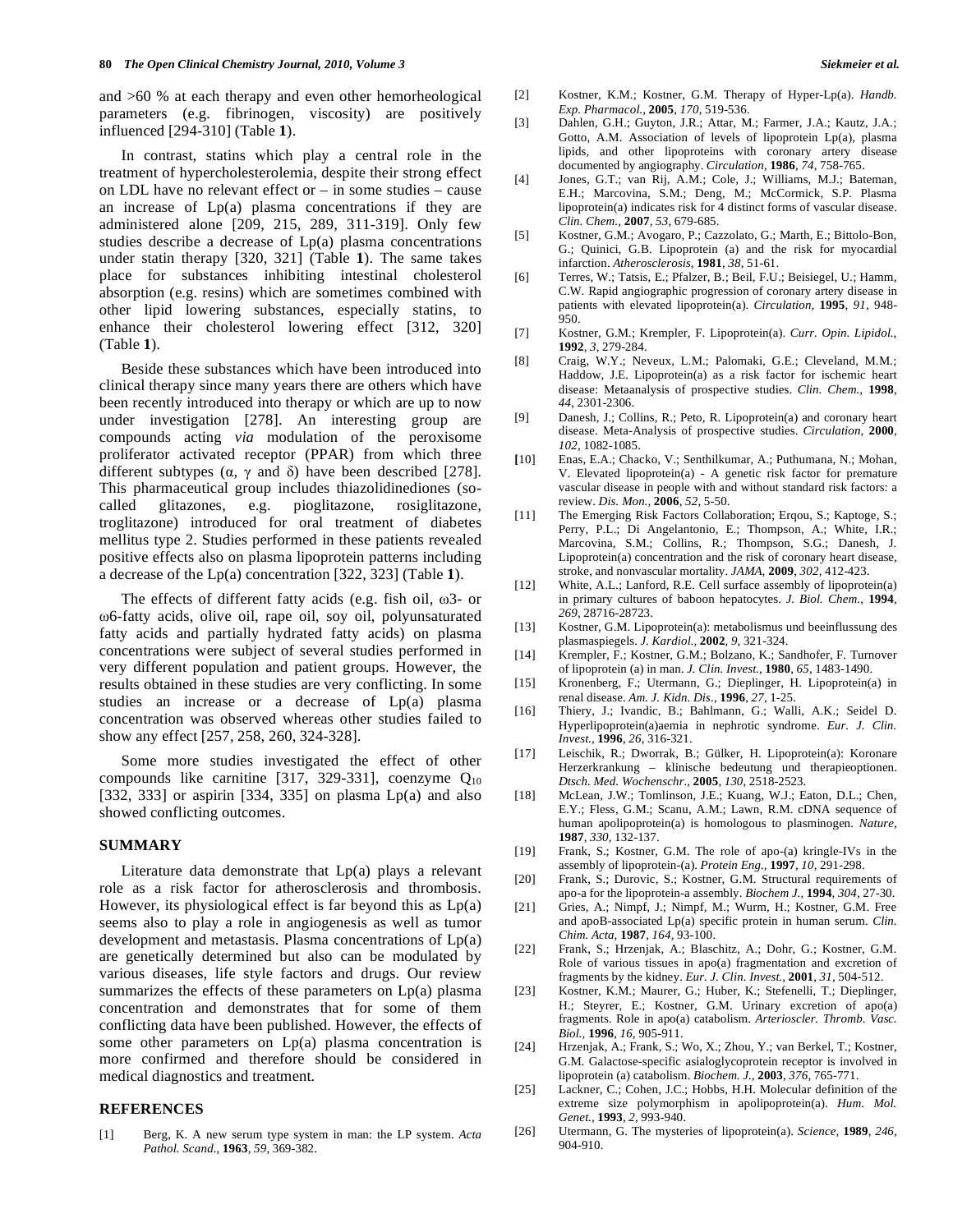- [27] Kostner, G.M.; Gries, A.; Pometta, M.; Molinari, E.; Pichler, P.; Aicher, H. Immunochemical determination of lipoprotein Lp(a): Comparison of Laurell electrophoresis and ELISA. *Clin. Chim. Acta,* **1990**, *188,* 187-192.
- [28] Puckey, L.; Knight, B. Dietary and genetic interactions in the regulation of plasma lipoprotein(a). *Curr. Opin. Lipidol.,* **1999**, *10,* 35-40.
- [29] Kraft, H.G.; Lingenhel, A.; Pang, R.W.C; Delport, R.; Trommsdorf, M.; Vermaak, H.; Janus, E.D.; Utermann, G. Frequency distributions of apolipoprotein(a) kringle IV repeat alleles and their effects on lipoprotein(a) levels in Caucasian, Asian, and African populations: the distribution of null alleles is non-random. *Eur. J. Hum. Genet.,* **1996**, *4,* 74-87.
- [30] Utermann, G.; Menzel, H.J.; Kraft, H.G.; Duba, H.C.; Kemmler, H.G.; Seitz, C. Lp(a) glycoprotein phenotypes. Inheritance and relation to Lp(a)-lipoprotein concentrations in plasma. *J. Clin. Invest.,* **1987**, *80,* 458-465.
- [31] White, A.L.; Hixson, J.E.; Rainwater, D.L.; Lanford, R.E. Molecular basis for "null" lipoprotein(a) phenotypes and the influence of apolipoprotein(a) size on plasma lipoprotein(a) level in the baboon. *J. Biol. Chem.,* **1994**, *269,* 9060-9066.
- [32] White, A.L.; Guerra, B.; Wang, J.; Lanford, R.E. Presecretory degradation of apolipoprotein (a) is mediated by the proteasome pathway. *J. Lipid. Res.,* **1999**, *40,* 275-286.
- [33] Leischik, R.; Dworrak, B. Lipoprotein(a): Bedeutung für das fibrinolytische system und thromboembolische komplikationen. *Herz,* **2006**, *31*, 144-152.
- [34] Siekmeier, R.; Scharnagl, H.; Kostner, G.M., Grammer, T.; Stojacovic, T., März, W. Lipoprotein(a) – structure, epidemiology, function and diagnostics of a cardiovascular risk marker. *Open Clin. Chem. J.*, **2008**, *1*, 79-91.
- [35] Fan, J.; Sun, H.; Unoki, H.; Shiomi, M.; Watanabe, T. Enhanced atherosclerosis in Lp(a) WHHL transgenic rabbits. *Ann. N.Y. Acad. Sci.*, **2001**, *947*, 362-365.
- [36] Ichikawa, T.; Unoki, H.; Sun, H.; Shimoyamada, H.; Marcovina, S.; Shikama, H.; Watanabe, T.; Fan, J. Lipoprotein(a) promotes smooth muscle cell proliferation and dedifferentiation in atherosclerotic lesions of human apo(a) transgenic rabbits. *Am. J. Pathol.*, **2002**, *160*, 227-236.
- [37] Sun, H.; Unoki, H.; Wang, X.; Liang, J.; Ichikawa, T.; Arai, Y.; Shiomi, M.; Marcovina, S.M.; Watanabe, T.; Fan, J. Lipoprotein(a) enhances advanced atherosclerosis and vascular calcification in WHHL transgenic rabbits expressing human apolipoprotein(a). *J. Biol. Chem.*, **2002**, *277*, 47486-47492.
- [38] Bihari-Varga, M.; Gruber, E.; Rotheneder, M.; Zechner, R.; Kostner, G.M. Interaction of lipoprotein Lp(a) and low density lipoprotein with glycosaminoglycans from human aorta. *Arteriosclerosis*, **1988**, *8*, 851-857.
- [39] D´Angelo, A.; Geroldi, D.; Hancock, M.A.; Valtulina, V.; Cornaglia, A.I.; Spencer, C.A.; Emanuele, E.; Calligaro, A.; Koschinsky, M.L.; Speziale, P.; Visai. L. The apolipoprotein(a) component of lipoprotein(a) mediates binding to laminin: Contribution to selective retention of lipoprotein(a) in atherosclerotic lesions. *Biochim. Biophys. Acta*, **2005**, *1687*, 1-10.
- [40] Dahlen, G.; Ericson, C.; Berg, K. *In vitro* studies of the interaction of isolated Lp(a) lipoprotein and other serum lipoproteins with glycosaminoglycans. *Clin. Genet.*, **1978**, *14*, 36-42.
- **[**41] Poon, M.; Zhang, X.; Dunsky, K.G.; Taubman, M.B.; Harpel, P.C. Apolipoprotein(a) induces monocyte chemotactic activity in human vascular endothelial cells. *Circulation*, **1997**, *96*, 2514-2519.
- [42] Sotiriou, S.N.; Orlova, V.V.; Al-Fakhri, N.; Ihanus, E.; Economopoulou, M.; Isermann, B.; Bdeir, K.; Nawroth, P.P.; Preissner, K.T.; Gahmberg, C.G.; Koschinsky, M.L.; Chavakis T. Lipoprotein(a) in atherosclerotic plaques recruits inflammatory cells through interaction with Mac-1 integrin. *FASEB J.*, **2006**, *20*, 559-561.
- [43] Fujisawa, M.; Haramaki, R.; Miyazaki, H.; Imaizumi, T.; Okuda, S. Role of lipoprotein (a) and TGF- $\beta$ 1 in atherosclerosis of hemodialysis patients. *J. Am. Soc. Nephrol.*, **2000**, *11*, 1889-1895.
- [44] Grainger, D.J.; Kirschenlohr, H.L.; Metcalfe, J.C.; Weissberg, P.L.; Wade, D.P.; Lawn, R.M. Proliferation of human smooth muscle cells promoted by lipoprotein(a). *Science*, **1993**, *260*, 1655-1658.
- [45] Ross, R. The pathogenesis of atherosclerosis: a perspective for the 1990s. *Nature*, **1993**, *362*, 801-809.
- [46] Ross, R. Atherosclerosis an inflammatory disease. *N. Engl. J. Med.*, **1999**, *340*, 115-126.
- [47] Grainger, D.J.; Kemp, P.R.; Liu, A.C.; Lawn, R.M.; Metcalfe, J.C. Activation of transforming growth factor-beta is inhibited in transgenic apolipoprotein(a) mice. *Nature*, **1994**, *370*, 460-462.
- [48] Kojima, S.; Harpel, P.C.; Rifkin, D.B. Lipoprotein (a) inhibits the generation of transforming growth factor beta: An endogenous inhibitor of smooth muscle cell migration. *J. Cell Biol.*, **1991**, *113*, 1439-1445.
- [49] von Eckardstein, A.; Schulte, H.; Cullen, P.; Assmann, G. Lipoprotein(a) further increases the risk of coronary events in men with high global cardiovascular risk. *J. Am. Coll. Cardiol.*, **2001**, *37*, 434-439.
- [50] Cantin, B.; Despres, J.P.; Lamarche, B.; Moorjani, S.; Lupien, P.J.; Bogaty, P.; Bergeron, J.; Dagenais, J.R. Association of fibrinogen and lipoprotein(a) as a coronary heart disease risk factor in men (The Quebec Cardiovascular Study). *Am. J. Cardiol.*, **2002**, *89*, 662-666.
- [51] Cobbaert, C.; Jukema, J.W.; Zwinderman, A.H.; Withagen, A.J.A.M.; Lindemans, J.; Bruschke, A.V.G.; on behalf of the Regression Growth Evaluation Statin Study (REGRESS) Study Group. Modulation of lipoprotein(a) atherogenicity by high density lipoprotein cholesterol levels in middle-aged men with symptomatic coronary artery disease and normal to moderately elevated serum cholesterol. *J. Am. Coll. Cardiol.*, **1997**, *30*, 1491- 1499.
- [52] Ridker, P.M.; Hennekens, C.A.; Stampfer, M.J. A prospective study of lipoprotein(a) and the risk of myocardial infarction. *JAMA*, **1993**, *270*, 2195-2199.
- [53] Harpel, P.C.; Hermann, A.; Zhang, X.; Ostfeld, I.; Borth, W. Lipoprotein(a), plasmin modulation, and atherogenesis. *Thromb. Haemost.*, **1995**, *74*, 382-386.
- [54] Harpel, P.C.; Gordon, B.R.; Parker, T.S. Plasmin catalyzes binding of lipoprotein (a) to immobilized fibrinogen and fibrin. *Proc. Natl. Acad. Sci. USA*, **1989**, *86*, 3847-3851.
- [55] Loscalzo, J.; Weinfeld, M.; Fless, G.M.; Scanu, A.M. Lipoprotein(a), fibrin binding, and plasminogen activation. *Arteriosclerosis*, **1990**, *10*, 240-245.
- [56] Harpel, P.C.; Chang, V.T.; Borth, W. Homocysteine and other sulfhydryl compounds enhance the binding of lipoprotein(a) to fibrin: A potential biochemical link between thrombosis, atherogenesis, and sulfhydryl compound metabolism. *Proc. Natl. Acad. Sci. USA*, **1992**, *89*, 10193-10197.
- [57] Nachman, R.L. Thrombosis and atherogenesis: molecular connections. *Blood*, **1992**, *79*, 1897-1906.
- [58] Fleury, V.; Lijnen, H.R.; Angles-Cano, E. Mechanism of the enhanced intrinsic activity of single-chain urokinase-type plasminogen activator during ongoing fibrinolysis. *J. Biol. Chem.*, **1993**, *268*, 18554-18559.
- [59] Harpel, P.C.; Chang, T.S.; Verderber, E. Tissue plasminogen activator and urokinase mediate the binding of Glu-plasminogen to plasma fibrin I. Evidence for new binding sites in plasmindegraded fibrin I. *J. Biol. Chem.*, **1985**, *260*, 4432-4440.
- [60] Hoylaerts, M.; Rijken, D.C.; Lijnen, H.R.; Collen, D. Kinetics of the activation of plasminogen by human tissue plasminogen activator. Role of fibrin. *J. Biol. Chem.*, **1982**, *257*, 2912-2919.
- [61] Lijnen, H.R.; Bachmann, F.; Collen, D.; Ellis, V.; Pannekoek, H.; Rijken, D.C.; Thorsen, S. Mechanism of plasminogen activation. *J. Intern. Med.*, **1994**, *236*, 415-424.
- [62] Suenson, E.; Lutzen, O.; Thorsen, S. Initial plasmin-degradation of fibrin as the basis of a positive feed-back mechanism in fibrinolysis. *Eur. J. Biochem.* **1984**, *140*, 513-522.
- [63] Vali, Z.; Patthy, L. Location of the intermediate and high affinity --aminocarboxylic acid-binding sites in human plasminogen. *J. Biol. Chem.*, **1982**, *257*, 2104-2110.
- [64] Hajjar, K.A.; Gavish, D.; Breslow, J.L.; Nachman, R.L. Lipoprotein(a) modulation of endothelial cell surface fibrinolysis and its potential role in atherosclerosis. *Nature*, **1989**, *339*, 303- 305.
- [65] Miles, L.A.; Fless, G.M.; Levin, E.G.; Scanu, A.M.; Plow, E.F. A potential basis for the thrombotic risks associated with lipoprotein(a). *Nature*, **1989**, *339*, 301-303.
- [66] Rouy, D.; Grailhe, P.; Nigon, F.; Chapman, J.; Angles-Cano, E. Lipoprotein(a) impairs generation of plasmin by fibrin-bound tissue-type plasminogen activator. *In vitro* studies in a plasma milieu. *Arterioscler. Thromb.* **1991**, *11*, 629-638.
- [67] Buechler, C.; Ullrich, H.; Ritter, M.; Porsch-Oezcueruemez, M.; Lackner, K.J.; Barlage, S.; Friedrich, S.O.; Kostner, G.M.; Schmitz,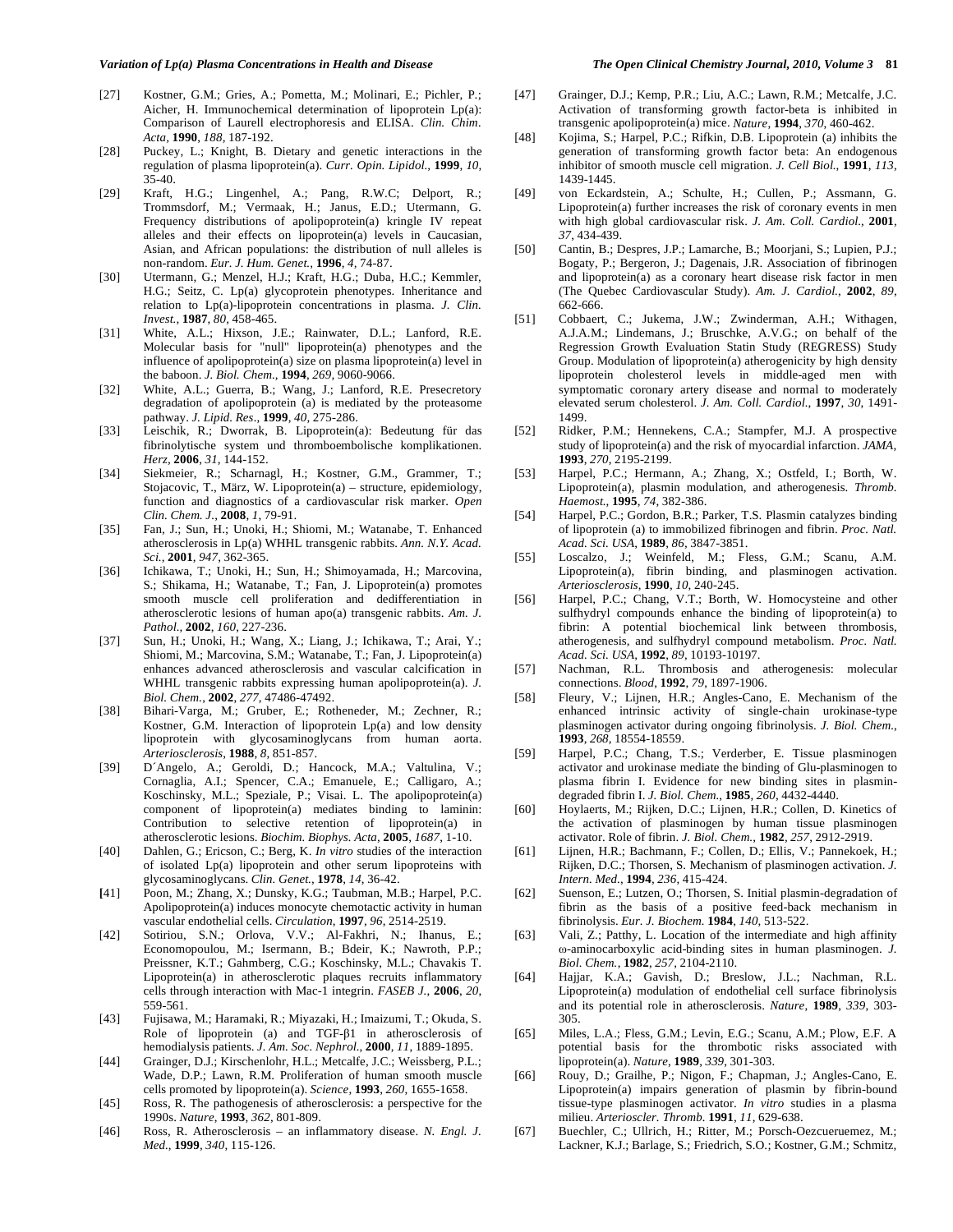G. Lipoprotein (a) up-regulates the expression of the plasminogen activator inhibitor 2 in human blood monocytes. *Blood*, **2001**, *97*, 981-986.

- [68] Bajaj, M.; Kuppuswamy, M.; Saito, H.; Spitzer, S.G.; Bajaj, S.P. Cultured normal human hepatocytes do not synthesize lipoproteinassociated coagulation inhibitor: Evidence that endothelium is the principal site of its synthesis. *Proc. Natl. Acad. Sci. USA*, **1990**, *87*, 8869-8873.
- [69] Broze, G.; Warren, L; Novotny, W.F.; Higuchi, D.A.; Girard, J.J.; Miletich, J.P. The lipoprotein-associated coagulation inhibitor that inhibits the factor VII-tissue factor complex also inhibits factor Xa: Insight into its possible mechanism of action. *Blood*, **1988**, *71*, 335- 343.
- [70] Lindhout, T.; Blezer, R.; Schoen, P.; Nordfang, O.; Reutelingsperger, C.; Hemker, H.C. Activation of factor X and its regulation by tissue factor pathway inhibitor in small-diameter capillaries lined with human endothelial cells. *Blood*, **1992**, *79*, 2909-2916.
- [71] van der Logt, C.P.; Dirven, R.J.; Reitsma, P.H.; Bertina, R.M. Expression of tissue factor and tissue factor pathway inhibitor in monocytes in response to bacterial lipopolysaccharide and phorbolester. *Blood Coagul. Fibrinolysis,* **1994**, *5*, 211-220.
- [72] Werling, R.W.; Zacharski, L.R.; Kisiel, W.; Bajaj, S.P.; Memoli, V.A.; Rousseau, S.M. Distribution of tissue factor pathway inhibitor in normal and malignant human tissues. *Thromb. Haemost.*, **1993**, *69*, 366-369.
- [73] Caplice, N.M.; Panetta, C.; Peterson, T.E.; Kleppe, L.S.; Mueske, C.S.; Kostner, G.M.; Broze, G.J.; Simari, R.D. Lipoprotein (a) binds and inactivates tissue factor pathway inhibitor: A novel link between lipoproteins and thrombosis. *Blood*, **2001**, *98*, 2980-2987.
- [74] Blencowe, C.; Hermetter, A.; Kostner, G.M.; Deigner, H.P. Enhanced association of platelet-activating factor acetylhydrolase with lipoprotein (a) in comparison with low density lipoprotein. *J. Biol. Chem.*, **1995**, *270*, 31151-31157.
- [75] Tsironis, L.D.; Katsouras, C.S.; Lourida, E.S.; Mitsios, J.V.; Goudevenos, J.; Elisaf, M.; Tselepis, A.D. Reduced PAF-acetylhydrolase activity associated with Lp(a) in patients with coronary artery disease. *Atherosclerosis*, **2004**, *177*, 193-201.
- [76] Tsironis, L.D.; Mitsios, J.V.; Milionis, H.J.; Elisaf, M.; Tselepis, A.D. Effect of lipoprotein (a) on platelet activation induced by platelet-activating factor: Role of apolipoprotein (a) and endogenous PAF-acetylhydrolase. *Cardiovasc. Res.*, **2004**, *63*, 130- 138.
- [77] Gries, A.; Gries, M.; Wurm, H.; Kenner, T.; Ijsseldijk, M.; Sixma, J.J.; Kostner, G.M. Lipoprotein(a) inhibits collagen-induced aggregation of thrombocytes. *Arterioscler. Thromb. Vasc. Biol.*, **1996**, *16*, 648-655.
- [78] Dahl, T.; Kontny, F.; Slagsvold, C.E.; Christophersen, B.; Abildgaard, U.; Odegaard, O.R.; Morkrid, L.; Dale, J. Lipoprotein(a), other lipoproteins and hemostatic profiles in patients with ischemic stroke: The relation to cardiogenic embolism. *Cerebrovasc. Dis.*, **2000**, *10*, 110-117.
- **[**79] von Depka, M.; Nowak-Göttl, U.; Eisert, R.; Dieterich, C.; Barthels, M.; Scharrer, I.; Ganser, A.; Ehrenforth, S. Increased lipoprotein (a) levels as an independent risk factor for venous thromboembolism. *Blood*, **2000**, *96*, 3364-3368.
- [80] Heller, C.; Heinecke, A.; Junker, R.; Knöfler, R.; Kosch, A.; Kurnik, K.; Schobess, R.; von Eckardstein, A.; Sträter, R.; Zieger, B.; Nowak-Göttl, U.; the Childhood Stroke Study Group. Cerebral venous thrombosis in children. A multifactorial origin. *Circulation*, **2003**, *108*, 1362-1367.
- [81] Nowak-Göttl, U.; Junker, R.; Hartmeier, M.; Koch, H.G.; Münchow, N.; Assmann, G.; von Eckardstein, A. Increased lipoprotein(a) is an important risk factor for venous thromboembolism in childhood. *Circulation*, **1999**, *100*, 743-748.
- [82] Nowak-Göttl, U.; Sträter, R.; Heinecke, A.; Junker, R.; Koch, H.G.; Schuierer, G.; von Eckardstein, A; for the Childhood Stroke Study Group. Lipoprotein (a) and genetic polymorphisms of clotting factor V, prothrombin, and methylenetetrahydrofolate reductase are risk factors of spontaneous ischemic stroke in childhood. *Blood*, **1999**, *94*, 3678-3682.
- [83] Shindo, J.; Ishibashi, T.; Kijima, M.; Nakazato, K; Nagata, K.; Yokoyama, K.; Hirosaka, A.; Sato, E.; Kunii, H.; Yamaguchi, N.; Watanabe, N.; Saito, T.; Maehara, K.; Maruyama, Y. Increased plasminogen activator inhibitor-1 and apolipoprotein (a) in

coronary atherectomy specimens in acute coronary syndromes. *Coron. Artery Dis.*, **2001**, *12*, 573-579.

- [84] Sträter, R.; Becker, S.; von Eckardstein, A.; Heinecke, A.; Gutsche, S.; Junker, R.; Kurnik, K.; Schobess, R.; Nowak-Göttl, U. Prospective assessment of risk factors for recurrent stroke during childhood - a 5-year follow-up study. *Lancet*, **2002**, *360*, 1540- 1545.
- [85] Franceschini, G.; Cofrancesco, E.; Safa, O.; Boschetti, C.; Tremoli, E.; Mussoni, L.; Sirtori, C.R.; Cortellaro, M. Association of lipoprotein(a) with atherothrombotic events and fibrinolytic variables. A case-control study. *Thromb. Res.*, **1995**, *78*, 227-238.
- [86] Lippi, G.; Bassi, A.; Brocco, G.; Manzato, F.; Marini, M.; Guidi, G. Lipoprotein(a) concentration is not associated with venous thromboembolism in a case control study. *Haematologica*, **1999**, *84*, 726-729.
- [87] März, W.; Trommlitz, M.; Scharrer, I.; Gross, W. Apolipoprotein (a) concentrations are not related to the risk of venous thrombosis. *Blood Coagul. Fibrinolysis*, **1991**, *2*, 595-599.
- [88] Asanuma, Y.; Kawai, S.; Aoshima, H.; Kaburaki, I.; Mizushima, Y. Serum lipoprotein(a) and apolipoprotein(a) phenotypes in patients with rheumatoid arthritis. *Arthritis Rheum.*, **1999**, *42*, 443-447.
- [89] Atsumi, T.; Khamashta, M.A.; Andujar, C.; Leandro, M.J.; Amengual, O.; Ames, P.R.; Hughes, G.R. Elevated plasma lipoprotein(a) level and its association with impaired fibrinolysis in patients with antiphospholipid syndrome. *J. Rheumatol.*, **1998**, *25*, 69-73.
- [90] Borba, E.F.; Santos, R.D.; Bonfa, E.; Vinagre, C.G.; Pileggi, F.J.; Cossermelli, W.; Maranhao, R.C. Lipoprotein(a) levels in systemic lupus erythematosus. *J. Rheumatol.*, **1994**, *21*, 220-223.
- [91] Cerinic, M.M.; Valentini, G.; Sorano, G.G.; d´Angelo, S.; Cuomo, G.; Fenu, L.; Generini, S.; Cinotti, S.; Morfini, M.; Pignone, A.; Guiducci, S.; del Rossok, A.; Kalfin, R.; Das, D.; Marongiu, F. Blood coagulation, fibrinolysis, and markers of endothelial dysfunction in systemic sclerosis. *Semin. Arthritis Rheum.*, **2003**, *32*, 285-295.
- [92] Dieplinger, H.; Lackner, C.; Kronenberg, F.; Sandholzer, C; Lhotta, K.; Hoppichler, F.; Graf, H.; König P. Elevated plasma concentrations of lipoprotein(a) in patients with end-stage renal disease are not related to the size polymorphism of apolipoprotein(a). *J. Clin. Invest.*, **1993**, *91*, 397-401.
- [93] Hirata, K.; Kikuchi, S.; Saku, K.; Jimi, S.; Zhang, B.; Naito, S.; Hamaguchi, H.; Arakawa, K. Apolipoprotein(a) phenotypes and serum lipoprotein(a) levels in maintenance hemodialysis patients with/without diabetes mellitus. *Kidney Int.*, **1993**, *44*, 1062-1070.
- [94] Ignatescu, M.; Kostner, K.; Zorn, G.; Kneussl, M.; Maurer, G.; Lang, I.M.; Huber, K. Plasma Lp(a) levels are increased in patients with chronic thromboembolic pulmonary hypertension. *Thromb. Haemost.*, **1998**, *80*, 231-232.
- [95] Kronenberg, F.; Konig, P.; Neyer, U.; Auinger, M.; Pribasnig, A.; Lang, U.; Reitinger, J.; Pinter, G.; Utermann, G.; Dieplinger, H. Multicenter study of lipoprotein(a) and apolipoprotein(a) phenotypes in patients with end-stage renal disease treated by hemodialysis or continuous ambulatory peritoneal dialysis. *J. Am. Soc. Nephrol.*, **1995**, *6*, 110-120.
- [96] Sechi, L.A.; Zingaro, L.; De Carli, S.; Sechi, G.; Catena, C.; Falleti, E.; Dell´Anna, E.; Bartoli, E. Increased serum lipoprotein(a) levels in patients with early renal failure. *Ann. Intern. Med.*, **1998**, *129*, 457-461.
- [97] Soulat, T.; Loyau, S.; Baudouin, V.; Maisonneuve, L.; Hurtaud-Roux, M.F.; Schlegel, N.; Loirat, C.; Angles-Cano, E. Effect of individual plasma lipoprotein(a) variations *in vivo* on its competition with plasminogen for fibrin and cell binding: An *in vitro* study using plasma from children with idiopathic nephrotic syndrome. *Arterioscler. Thromb. Vasc. Biol.*, **2000**, *20*, 575-584.
- [98] Lippi, G.; Franchini, M.; Salvagno, G.L.; Guidi, G.C. Lipoprotein(a) and cancer: Anti-neoplastic effect besides its cardiovascular potency. *Cancer Treat. Rev.*, **2007**, *33*, 427-436.
- [99] Kim, J.S.; Chang, J.H.; Yu, H.K.; Ahn, J.H.; Yum, J.S.; Lee, S.K.; Jung, K.H.; Park, D.H.; Yoon, Y.; Byun, S.M.; Chung, S.I. Inhibition of angiogenesis and angiogenesis-dependent tumor growth by the cryptic kringle fragments of human apolipoprotein(a). *J. Biol. Chem.*, **2003**, *278*, 29000-29008.
- [100] Kim, J.S.; Yu, H.K.; Ahn, J.H.; Lee, H.J.; Hong, S.W.; Jung, K.H.; Chang, S.I.; Hong, Y.K.; Joe, Y.A.; Byun, S.M.; Lee, S.K.; Chung, S.I.; Yoon, Y. Human apolipoprotein(a) kringle V inhibits angiogenesis *in vitro* and *in vivo* by interfering with the activation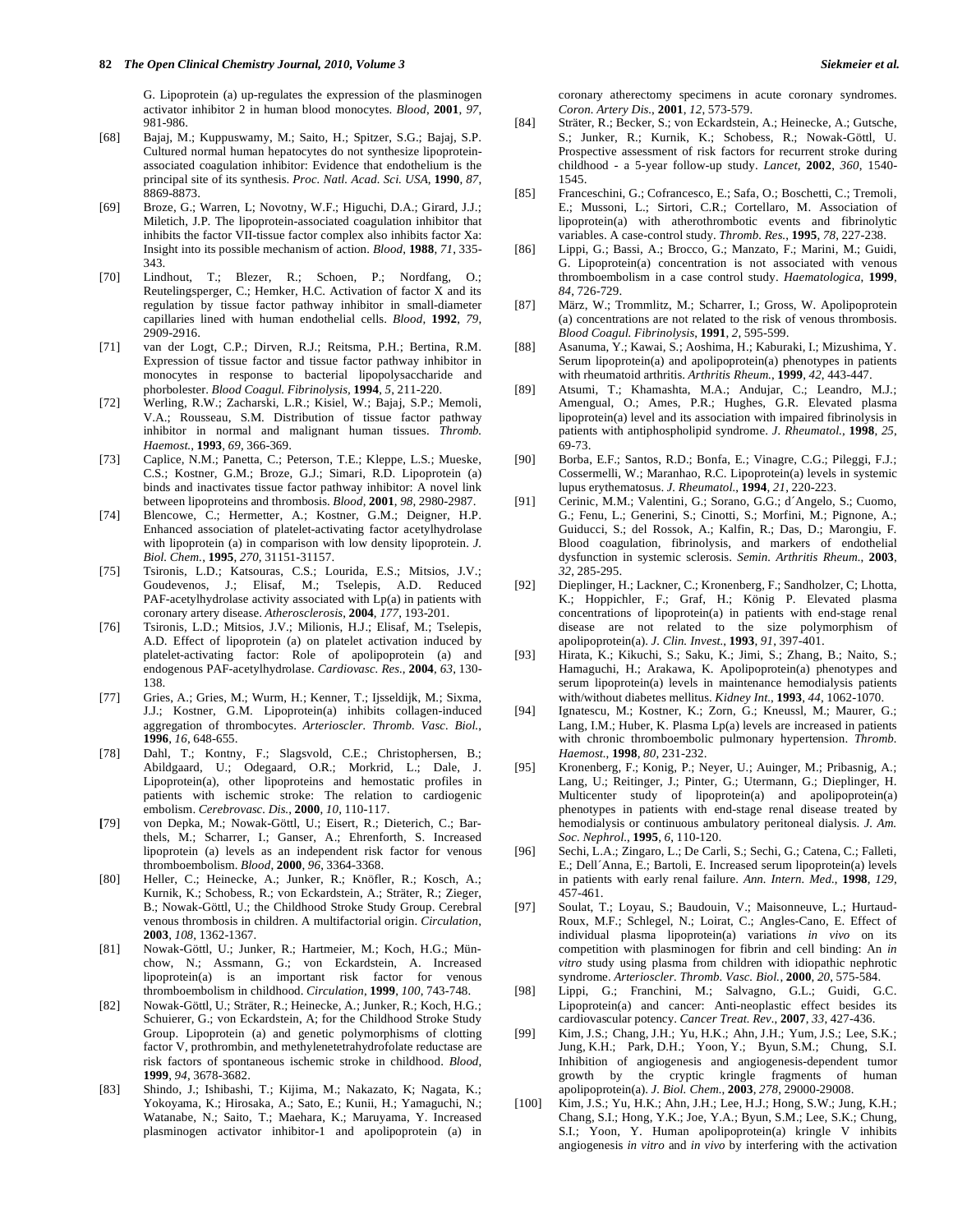of focal adhesion kinases. *Biochem. Biophys. Res. Commun.*, **2004**, *313*, 534-540.

- [101] Schulter, V.; Koolwijk, P.; Peters, E.; Frank, S.; Hrzenjak, A.; Graier, W.F.; van Hinsbergh, V.W.M.; Kostner, G.M. Impact of Apolipoprotein(a) on *in vitro* angiogenesis. *Arterioscler. Thromb. Vasc. Biol.*, **2001**, *21*, 433-438.
- [102] Trieu, V.N.; Uckun, F.M. Apolipoprotein(a), a link between atherosclerosis and tumor angiogenesis. *Biochem. Biophys. Res. Commun.*, **1999**, *257*, 714-718.
- [103] Yi, Z.F.; Cho, S.G.; Zhao; H.; Wu, Y.Y.; Luo, J.; Li, D.; Yi, T.; Xu, X.; Wu, Z.; Liu, M. A novel peptide from human apolipoprotein(a) inhibits angiogenesis and tumor growth by targeting c-Src phosphorylation in VEGF-induced human umbilical endothelial cells. *Int. J. Cancer*, **2009**, *124*, 843-852.
- [104] Yu, H.K.; Kim, J.S.; Lee, H.J.; Ahn, J.H.; Lee, S.K.; Hong, S.W.; Yoon, Y. Suppression of colorectal cancer liver metastasis and extension of survival by expression of apolipoprotein(a) kringles. *Cancer Res.*, **2004**, *64*, 7092-7098.
- [105] Yu, H.K.; Ahn, J.H.; Lee, H.J.; Lee, S.K.; Hong, S.W.; Yoon, Y.; Kim, J.S. Expression of human apolipoprotein(a) kringles in colon cancer cells suppresses angiogenesis-dependent tumor growth and peritoneal dissemination. *J. Gene Med.*, **2005**, *7*, 39-49.
- **[**106] Lippi, G.; Guidi, G. Lipoprotein(a): From ancestral benefit to modern pathogen? *Q. J. Med.*, **2000**, *93*, 75-84.
- [107] Gregory, W.L.; Game, F.L.; Farrer, M.; Idle, J.R.; Laker, M.F.; James, O.F. Reduced serum lipoprotein(a) levels in patients with primary biliary cirrhosis. *Atherosclerosis,* **1994**, *105*, 43-50.
- [108] Geiss, H.C.; Ritter, M.M.; Richter, W.O.; Schwandt, P.; Zachoval, R. Low lipoprotein (a) levels during acute viral hepatitis. *Hepatology,* **1996**, *24*, 1334-1337.
- [109] Irshad, M. Serum lipoprotein (a) levels in liver diseases caused by hepatitis. *Indian J. Med. Res.,* **2004**, *120,* 542-545.
- [110] Mady, E.; Wissa, G.; Khalifa, A.; el-Sabbagh, M. Serum lipoprotein (a) levels in chronic renal failure and liver cirrhosis patients. Relationship with atherosclerosis. *Dis. Markers,* **1999**, *15,* 237-247.
- [111] Jiang, J.; Nilsson-Ehle, P.; Xu, N. Influence of liver cancer on lipid and lipoprotein metabolism. *Lipids Health Dis.,* **2006**, *5*, 4.
- [112] Motta, M.; Giugno, I.; Ruello, P.; Pistone, G.; Di Fazio, I.; Malaguarnera, M. Lipoprotein (a) behaviour in patients with hepatocellular carcinoma. *Minerva Med.,* **2001**, *92*, 301-305.
- [113] Basili, S.; Andreozzi, P.; Vieri, M.; Maurelli, M.; Cara, D.; Cordova, C.; Alessandri, C. Lipoprotein (a) serum levels in patients with hepatocarcinoma. *Clin. Chim. Acta,* **1997**, *262*, 53-60.
- [114] Koruk, M.; Savas, M.C.; Yilmaz, O.; Taysi, S.; Karakok, M.; Gündogdu, C.; Yilmaz, A. Serum lipids, lipoproteins and apolipoproteins levels in patients with nonalcoholic steatohepatitis. *J. Clin. Gastroenterol.,* **2003**, *37*, 177-182.
- [115] van der Hoek, Y.Y.; Wanders, R.J.A.; van den Ende, A.E.; Kraft, H.G.; Gabel, B.R.; Kastelein, J.J.P.; Koschinsky, M.L. Lipoprotein(a) is not present in the plasma of patients with some peroxisomal disorders. *J. Lipid. Res.,* **1997**, *38*, 1612-1619.
- [116] Gazzaruso, C.; Garzaniti, A.; Buscaglia, P.; D´Annunzio, G.; Porta, A.; Vandelli, G.; Lorini, R.; Finardi, G.; Fratino, P.; Geroldi, D. Lipoprotein(a) levels and apolipoprotein(a) polymorphism in type 1 diabetes mellitus: Relationships to microvascular and neurological complications. *Acta Diabetol.,* **1998**, *35*, 13-18.
- [117] Kapelrud, H.; Bangstad, H.J.; Dahl-Jorgensen, K.; Berg, K.; Hanssen, K.F. Serum Lp(a) lipoprotein concentrations in insulin dependent diabetic patients with microalbuminuria. *BMJ,* **1991**, *303*, 675-678.
- [118] Garnotel, R.; Roussel, B.; Pennaforte, F.; Randoux, A.; Gillery, P. Changes in serum lipoprotein(a) levels in children with corticosensitive nephritic syndrome. *Pediatr. Nephrol.,* **1996**, *10*, 699-701.
- [119] Joven, J.; Simo, J.M.; Vilella, E.; Camps, J.; Espinel, E.; Villabona, C. Accumulation of atherogenic remnants and lipoprotein(a) in the nephrotic syndrome: Relation to remission of proteinuria. *Clin. Chem.,* **1995**, *41*, 908-913.
- [120] Kronenberg, F.; Lingenhel, A.; Lhotta, K.; Rantner, B.; Kronenberg, M.F.; Konig, P.; Thiery, J.; Koch, M.; von Eckardstein, A.; Dieplinger, H. The apolipoprotein(a) size polymorphism is associated with nephrotic syndrome. *Kidney Int.,* **2004**, *65*, 606-612.
- [121] Kronenberg, F.; Kuen, E.; Ritz, E.; Junker, R.; König, P.; Kraatz, G.; Lhotta, K.; Mann, J.F.E.; Müller, G.A.; Neyer, U.; Riegel, W.;

Riegler, P.; Schwenger, V.; von Eckardstein, A. Lipoprotein(a) serum concentrations and apolipoprotein(a) phenotypes in mild and moderate renal failure. *J. Am. Soc. Nephrol.,* **2000**, *11*, 105-115.

- [122] Kronenberg, F.; Neyer, U.; Lhotta, K.; Trenkwalder, E.; Auinger, M.; Pribasnig, A.; Meisl, T.; König, P.; Dieplinger, H. The low molecular weight apo(a) phenotype is an independent predictor for coronary artery disease in hemodialysis patients: A prospective follow-up. *J. Am. Soc. Nephrol.,* **1999**, *10*, 1027-1036.
- [123] Longenecker, J.C.; Klag, M.J.; Marcovina, S.M.; Liu, Y.M.; Jaar, B.G.; Powe, N.R.; Fink, N.E.; Levey, A.S.; Coresh, J. High lipoprotein(a) levels and small apolipoprotein(a) size prospectively predict cardiovascular events in dialysis patients. *J. Am. Soc. Nephrol.,* **2005**, *16*, 1794-1802.
- [124] Longenecker, J.C.; Klag, M.J.; Marcovina, S.M.; Powe, N.R.; Fink, N.E.; Giaculli, F.; Coresh, J. Small apolipoprotein(a) size predicts mortality in end-stage renal disease: the choice study. *Circulation,* **2002**, *106*, 2812-2818.
- [125] Wanner, C. Clinical significance of lipoprotein(a) determination in patients with renal disease. *J. Nephrol.,* **1996**, *9*, 157-159.
- [126] Yun, K.A.; Lee, W.; Min, W.K.; Chun, S.; Lee, Y.W.; Kim, S.B.; Park, J.S.; Yang, W.S.; Park, H.; Hwang, S.H. Discrepancy of interleukin-6 levels between end-stage renal disease patients and patients with acute-phase response with increased lipoprotein(a) concentrations. *Scand. J. Clin. Lab. Invest.,* **2004**, *64*, 223-228.
- [127] Zimmermann, J.; Herrlinger, S.; Pruy, A.; Metzger, T.; Wanner, C. Inflammation enhances cardiovascular risk and mortality in hemodialysis patients. *Kidney Int.,* **1999**, *55*, 648-658.
- [128] Astor, B.C.; Eustace, J.A.; Klag, M.J.; Powe, N.R.; Longenecker, J.C.; Fink, N.E.; Marcovina, S.M.; Coresh, J.; for the CHOICE study. Race-specific association of lipoprotein(a) with vascular access interventions in hemodialysis patients: the choice study. *Kidney Int.,* **2002**, *61*, 1115-1123.
- [129] Koch, M.; Kutkuhn, B.; Trenkwalder, E.; Bach, D.; Grabensee, B.; Dieplinger, H.; Kronenberg, F. Apolipoprotein B, fibrinogen, HDL cholesterol, and apolipoprotein(a) phenotypes predict coronary artery disease in hemodialysis patients. *J. Am. Soc. Nephrol.,* **1997**, *8*, 1889-1898.
- [130] Longenecker, J.C.; Coresh, J.; Marcovina, S.M.; Powe, N.R.; Levey, A.S.; Giaculli, F.; Fink, N.E.; Klag, M.J. Lipoprotein(a) and prevalent cardiovascular disease in a dialysis population: The Choices for Healthy Outcomes in Caring for ESRD (CHOICE) study. *Am. J. Kidney Dis.,* **2003**, *42*, 108-116.
- [131] Webb, A.T.; Reaveley, D.A.; O´Donnel, M.; O´Connor, B.; Seed, M.; Brown, E.A. Lipids and lipoprotein(a) as risk factors for vascular disease in patients on renal replacement therapy. *Nephrol. Dial. Transplant.,* **1995**, *10*, 354-357.
- [132] Min, W.K.; Lee, J.O.; Huh, J.W. Relation between lipoprotein(a) concentrations in patients with acute-phase response and risk analysis for coronary heart disease. *Clin. Chem.,* **1997**, *43*, 1891- 1895.
- [133] Dursunoglu, D.; Evrengül, H.; Polat, B.; Tanriverdi, H.; Cobankara, V.; Kaftan, A.; Kilic, M. Lp(a) lipoprotein and lipids in patients with rheumatoid arthritis: Serum levels and relationship to inflammation. *Rheumatol. Int.,* **2005**, *25*, 241-245.
- [134] Lippi, G.; Braga, V.; Adami, S.; Guidi, G. Modification of serum apolipoprotein A-I, apolipoprotein B and lipoprotein(a) levels after bisphosphonates-induced acute phase response. *Clin. Chim. Acta,* **1998**, *271*, 79-87.
- [135] Güvener, M.; Ucar, I.; Ozkan, M.; Dogan, O.F.; Serter, F.T.; Pasaoglu, I. Effect of cardiopulmonary bypass on plasma levels of lipoprotein (a) in hypercholesterolemic patients. *Jpn. Heart J.,* **2001**, *42*, 563-574.
- [136] Maeda, S.; Abe, A.; Seishima, M.; Makino, K.; Noma, A.; Kawade, M. Transient changes of serum lipoprotein(a) as an acute phase protein. *Atherosclerosis,* **1989**, *78*, 145-150.
- [137] Noma, A.; Abe, A.; Maeda, S.; Seishima, M.; Makino, K.; Yano, Y.; Shimokawa, K. Lp(a): An acute phase reactant? *Chem. Phys. Lipids,* **1994**, *67-68*, 411-417.
- [138] Singh, R.B.; Pella, D.; Sharma, J.P.; Rastogi, S.; Kartikey, K.; Goel, V.K.; Sharma, R.; Neki, N.S.; Kumar, A.; Otsuka, K. Increased concentrations of lipoprotein(a), circadian rhythms and metabolic reactions evoked by acute myocardial infarction, associated with acute reactions in relation to large breakfasts. *Biomed. Pharmacother.,* **2004**, *58 (Suppl. 1)*, S116-S122.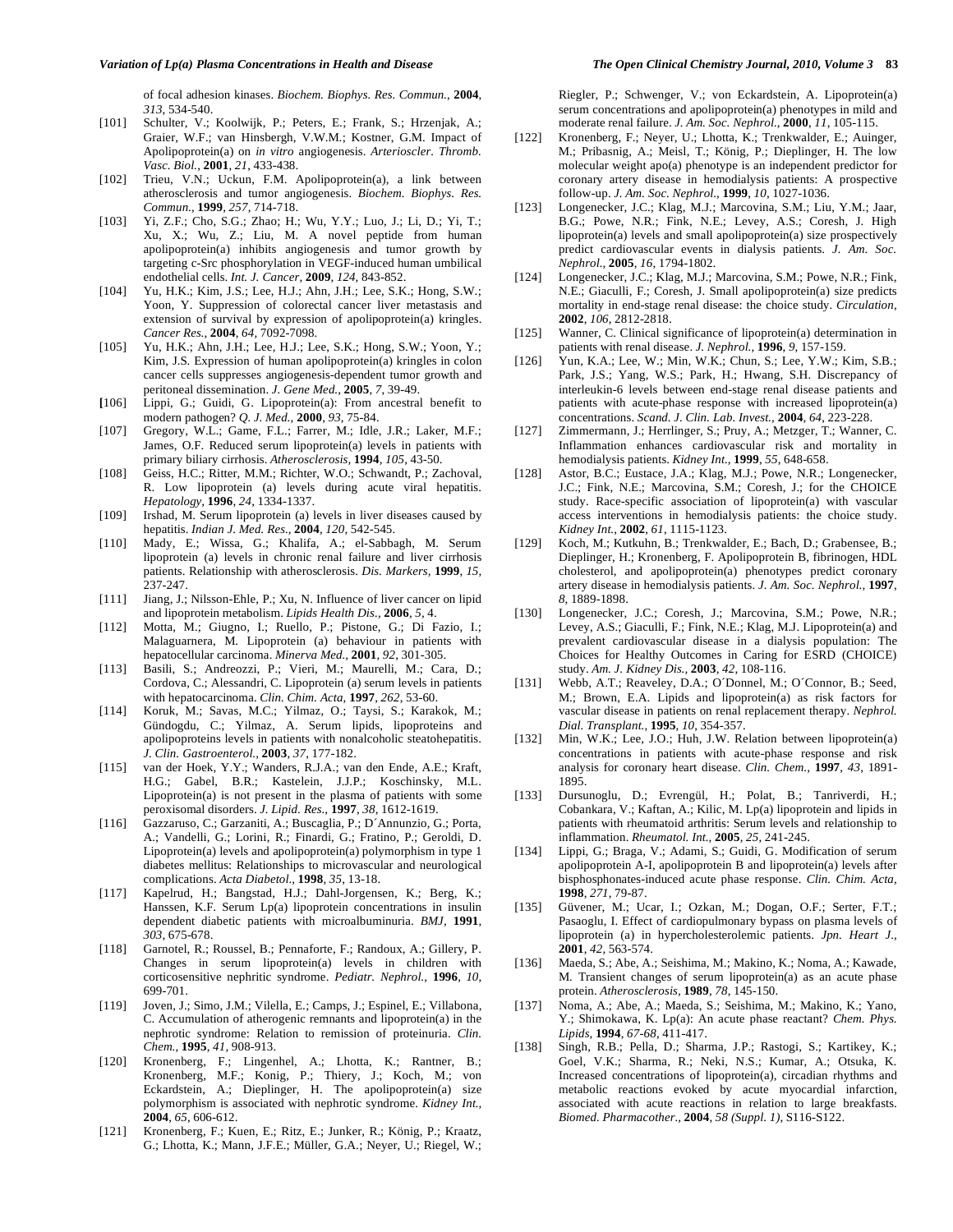- [139] Slunga, L.; Johnson, O.; Dahlen, G.H.; Eriksson, S. Lipoprotein(a) and acute-phase proteins in acute myocardial infarction. *Scand. J. Clin. Lab. Invest.,* **1992**, *52*, 95-101.
- [140] Byrne, D.J.; Jagroop, I.A.; Montgomery, H.E.; Thomas, M.; Mikhailidis, D.P.; Milton, N.G.; Winder, A.F. Lipoprotein (a) does not participate in the early acute phase response to training or extreme physical activity and is unlikely to enhance any associated immediate cardiovascular risk. *J. Clin. Pathol.,* **2002**, *55*, 280-285.
- [141] Mooser, V.; Berger, M.M.; Tappy, L.; Cayeux, C.; Marcovina, S.M.; Darioli, R.; Nicod, P.; Chiolero, R. Major reduction in plasma Lp(a) levels during sepsis and burns. *Arterioscler. Thromb. Vasc. Biol.,* **2000**, *20*, 1137-1142.
- [142] Dullaart, R.P.; van Doormaal, J.J.; Hoogenberg, K.; Sluiter, W.J. Triiodothyronine rapidly lowers plasma lipoprotein(a) in hypothyroid subjects. *Neth. J. Med.,* **1995**, *46*, 179-184.
- [143] Duntas, L.H. Thyroid disease and lipids. *Thyroid,* **2002**, *12*, 287- 293.
- [144] Engler, H.; Riesen, W.F. Effect of thyroid function on concentrations of lipoprotein (a). *Clin. Chem.,* **1993**, *39*, 2466- 2469.
- [145] Pearce, E.N. Hypothyroidism and dyslipidemia: Modern concepts and approaches. *Curr. Cardiol. Rep.,* **2004**, *6*, 451-456.
- [146] Becerra, A.; Bellido, D.; Luengo, A.; Piedrola, G.; De Luis, D.A. Lipoprotein(a) and other lipoproteins in hypothyroid patients before and after thyroid replacement therapy. *Clin. Nutr.,* **1999**, *18*, 319-322.
- [147] de Bruin, T.W.A.; van Barlingen, H.; van Linde-Sibenius Trip, M.; van Vuurst de Vries, A.R.R.; Akveld, M.J.; Erkelens, D.W. Lipoprotein(a) and apolipoprotein B plasma concentrations in hypothyroid, euthyroid, and hyperthyroid subjects. *J. Clin. Endocrinol. Metab.,* **1993**, *76*, 121-126.
- **[**148] Tzotzas, T.; Krassas, G.E.; Konstantinidis, T.; Bougoulia, M. Changes in lipoprotein(a) levels in overt and subclinical hypothyroidism before and during treatment. *Thyroid,* **2000**, *10*, 803-808.
- [149] Lee, W.Y.; Suh, J.Y.; Rhee, E.J.; Park, J.S.; Sung, K.C.; Kim, S.W. Plasma CRP, apolipoprotein A-1, apolipoprotein B and Lpa levels according to thyroid function status. *Arch. Med. Res.,* **2004**, *35*, 540-545.
- [150] Caraccio, N.; Ferrannini, E.; Monzani, F. Lipoprotein profile in subclinical hypothyroidism: Response to levothyroxine replacement; a randomized placebo-controlled study. *J. Clin. Endocrinol. Metab.,* **2002**, *87*, 1533-1538.
- [151] Kung, A.W.; Pang, R.W.; Janus, E.D. Elevated serum lipoprotein(a) in subclinical hypothyroidism. *Clin. Endocrinol. (Oxf.),* **1995**, *43*, 445-449.
- [152] Milionis, H.J.; Efstathiadou, Z.; Tselepis, A.D.; Bairaktari, E.T.; Tsironis, L.D.; Tsatsoulis, A.; Elisaf, M.S. Lipoprotein (a) levels and apolipoprotein (a) isoform size in patients with subclinical hypothyroidism: Effect of treatment with levothyroxine. *Thyroid,* **2003**, *13*, 365-369.
- [153] Yildirimkaya, M.; Ozata, M.; Yilmaz, K.; Kilinc, C.; Gündogan, M.A.; Kutluay, T. Lipoprotein(a) concentration in subclinical hypothyroidism before and after levo-thyroxine therapy. *Endocr. J.,* **1996**, *43*, 731-736.
- [154] Erem, C.; Deger, O.; Bostan, M.; Orem, A.; Sönmez, M.; Ulusoy, S.; Telatar, M. Plasma lipoprotein (a) concentrations in hypothyroid, euthyroid and hyperthyroid subjects. *Acta Cardiol.,* **1999**, *54*, 77-81.
- [155] Kung, A.W.; Pang, R.W.; Lauder, I.; Lam, K.S.; Janus, E.D. Changes in serum lipoprotein(a) and lipids during treatment of hyperthyroidism. *Clin. Chem.,* **1995**, *41*, 226-231.
- [156] Engler, H.; Riesen, W.F. Effect of thyroid hormones on Lp(a) and lipid metabolism. *Clin. Chem. Lab. Med.,* **1998**, *36*, 731-735.
- [157] Pazos, F.; Alvarez, J.J.; Rubies-Prat, J.; Varela, C.; Lasuncion, M.A. Long-term thyroid replacement therapy and levels of lipoprotein(a) and other lipoproteins. *J. Clin. Endocrinol. Metab.,* **1995**, *80*, 562-566.
- [158] Martinez-Triguero, M.L.; Hernandez-Mijares, A.; Nguyen, T.T.; Munoz, M.L.; Pena, H.; Morillas, C.; Lorente, D.; Lluch, I.; Molina, E. Effect of thyroid hormone replacement on lipoprotein(a), lipids, and apolipoproteins in subjects with hypothyroidism. *Mayo Clin. Proc.,* **1998**, *73*, 837-841.
- [159] Spandrio, S.; Sleiman, I.; Scalvini, T.; Salvi, A.; Di Stefano, O.; Pagliaini, R.; Balestrieri, G.P. Lipoprotein (a) in thyroid

dysfunction before and after treatment. *Horm. Metab. Res.,* **1993**, *25*, 586-589.

- [160] Arem, R.; Escalante, D.A.; Arem, N.; Morrisett, J.D.; Patsch, W. Effect of L-thyroxine therapy on lipoprotein fractions in overt and subclinical hypothyroidism, with special reference to lipoprotein(a). *Metabolism,* **1995**, *44*, 1559-1563.
- [161] Ito, M.; Arishima, T.; Kudo, T.; Nishihara, E.; Ohye, H.; Kubota, S.; Fukata, S.; Amino, N.; Kuma, K.; Sasaki, I.; Hiraiwa, T.; Hanafusa, T.; Takamatsu, J.; Miyauchi, A. Effect of levo-thyroxine replacement on non-high-density lipoprotein cholesterol in hypothyroid patients. *J. Clin. Endocrinol. Metab.,* **2007**, *92*, 608- 611.
- [162] Perez, A.; Cubero, J.M.; Sucunza, N.; Ortega, E.; Arcelus, R.; Rodriguez-Espinosa, J.; Ordonez-Llanos, J.; Blanco-Vaca, F. Emerging cardiovascular risk factors in subclinical hypothyroidism: Lack of change after restoration of euthyroidism. *Metabolism,* **2004**, *53*, 1512-1515.
- [163] Frazer, K.A.; Narla, G.; Zhang, J.L.; Rubin, E.M. The apolipoprotein(a) gene is regulated by sex hormones and acute phase inducers in YAC transgenic mice. *Nat. Genet.,* **1995**, *9*, 424- 431.
- [164] Denti, L.; Pasolini, G.; Ablondi, F.; Valenti, G. Correlation between plasma lipoprotein Lp(a) and sex hormone concentrations: A cross-sectional study in healthy males. *Horm. Metab. Res.,* **1994**, *26*, 602-608.
- [165] Denti, L.; Pasolini, G.; Sanfelici, L.; Benedetti, R.; Cecchetti, A.; Ceda, G.P.; Ablondi, F.; Valenti, G. Aging-related decline of gonadal function in healthy men: Correlation with body composition and lipoproteins. *J. Am. Geriatr. Soc.,* **2000**, *48*, 51- 58.
- [166] Haffner, S.M.; Mykkanen, L.; Gruber, K.K.; Rainwater, D.L.; Laakso, M. Lack of association between sex hormones and Lp(a) concentrations in American and Finnish men. *Arterioscler. Thromb.,* **1994**, *14*, 19-24.
- [167] Marcovina, S.M.; Lippi, G.; Bagatell, C.J.; Bremner, W.J. Testosterone-induced suppression of lipoprotein(a) in normal men; relation to basal lipoprotein(a) level. *Atherosclerosis,* **1996**, *122*, 89-95.
- [168] Marques-Vidal, P.; Sie, P.; Cambou, J.P.; Chap, H.; Perret, B. Relationships of plasminogen activator inhibitor activity and lipoprotein(a) with insulin, testosterone,  $17\beta$ -estradiol, and testosterone binding globulin in myocardial infarction patients and healthy controls. *J. Clin. Endocrinol. Metab.,* **1995**, *80*, 1794-1798.
- [169] von Eckardstein, A.; Wu, F.C.W. Testosterone and atherosclerosis. *Growth Horm. IGF Res.,* **2003**, *13(Suppl. A)*, S72-S84.
- [170] Weidemann, W.; Hanke H. Cardiovascular effects of androgens. *Cardiovasc. Drug Rev.,* **2002**, *20*, 175-198.
- [171] Wu, F.C.W.; von Eckardstein, A. Androgens and coronary artery disease. *Endocr. Rev.,* **2003**, *24*, 183-217.
- [172] Anderson, R.A.; Wallace, E.M.; Wu, F.C. Effect of testosterone enanthate on serum lipoproteins in man. *Contraception,* **1995**, *52*, 115-119.
- [173] Berglund, L.; Carlström, K.; Stege, R.; Gottlieb, C.; Eriksson, M.; Angelin, B.; Henriksson, P. Hormonal regulation of serum lipoprotein(a) levels: Effects of parenteral administration of estrogen or testosterone in males. *J. Clin. Endocrinol. Metab.,* **1996**, *81*, 2633-2637.
- [174] Zmunda, J.M.; Thompson, P.D.; Dickenson, R.; Bausserman, L.L. Testosterone decreases lipoprotein(a) in men. *Am. J. Cardiol.,* **1996**, *77*, 1244-1247.
- [175] Flöter, A.; Nathorst-Böös, J.; Carlström, K.; von Schoultz, B. Serum lipids in oophorectomized women during estrogen and testosterone replacement therapy. *Maturitas,* **2004**, *47*, 123-129.
- [176] Crook, D.; Sidhu, M.; Seed, M.; O´Donnel, M.; Stevenson, J.C. Lipoprotein Lp(a) levels are reduced by danazol, an anabolic steroid. *Atherosclerosis,* **1992**, *92*, 41-47.
- [177] Hartgens, F.; Rietjens, G.; Keizer, H.A.; Kuipers, H.; Wolffenbuttel, B.H.R. Effects of androgenic-anabolic steroids on apolipoproteins and lipoprotein(a). *Br. J. Sports Med.,* **2004**, *38*, 253-259.
- [178] Hislop, M.S.; St. Clair Gibson, A.; Lambert, M.I.; Noakes, T.D.; Marais, A.D. Effects of androgen manipulation on postprandial triglyceridemia, low-density lipoprotein particle size and lipoprotein(a) in men. *Atherosclerosis,* **2001**, *159*, 425-432.
- [179] Lippi, G.; Guidi, G.; Ruzzenente, O.; Braga, V.; Adami, S. Effects of nandrolone decanoate (Decadurabolin) on serum Lp(a), lipids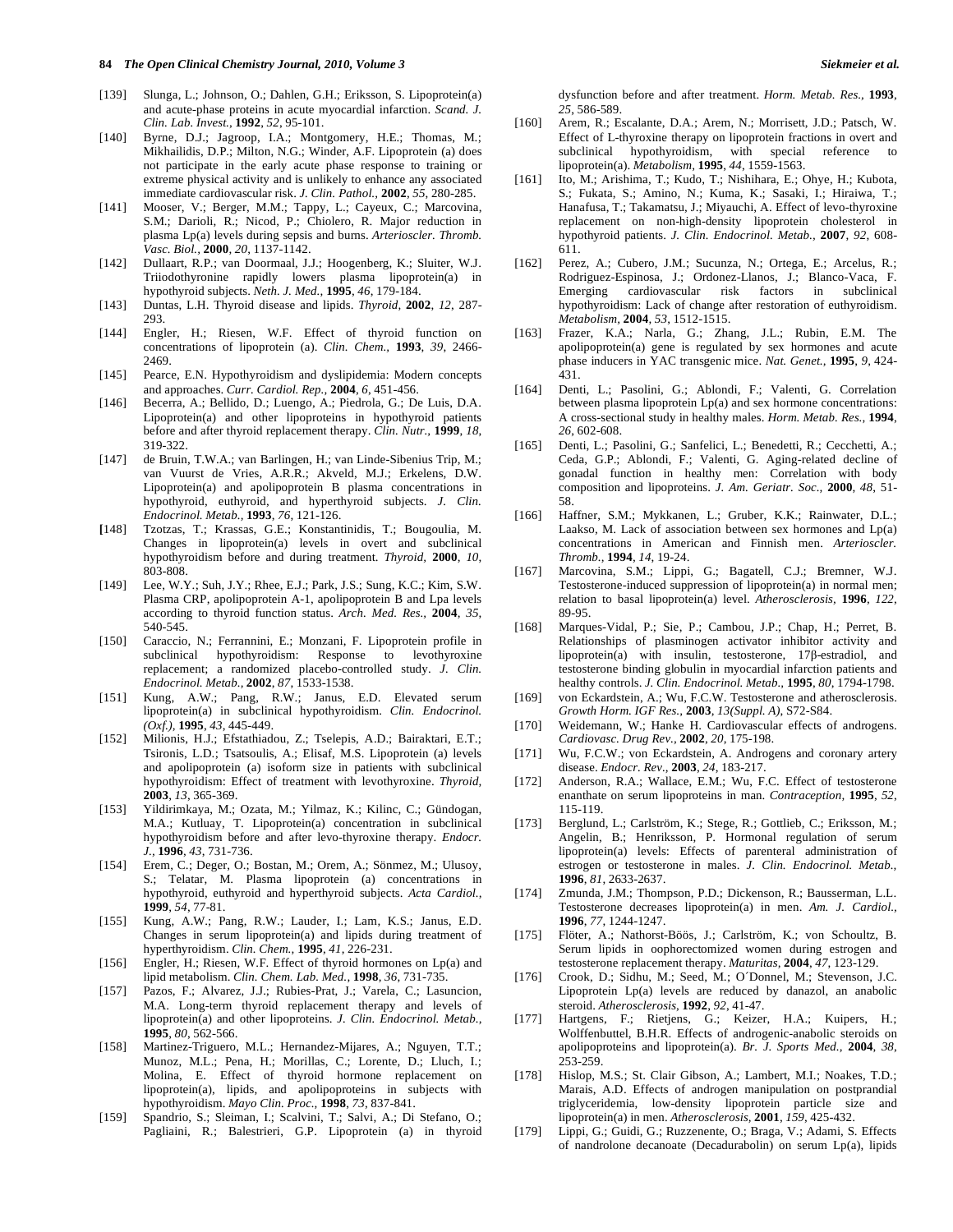and lipoproteins in women with postmenopausal osteoporosis. *Scand*. *J. Clin. Lab. Invest.,* **1997**, *57*, 507-511.

- [180] Teruel, J.L.; Lasuncion, M.A.; Rivera, M.; Aguilera, A.; Ortega, H.; Tato, A.; Marcen, R.; Ortuno, J. Nandrolone decanoate reduces serum lipoprotein(a) concentrations in hemodialysis patients. *Am. J. Kidney Dis.,* **1997**, *29*, 569-575.
- [181] Noyan, V.; Yucel, A.; Sagsoz, N. The association of androgenic sex steroids with serum lipid levels in postmenopausal women. *Acta Obstet. Gynecol. Scand.,* **2004**, *83*, 487-490.
- [182] Sulcova, J.; Hill, M.; Hampl, R.; Masek, Z.; Novacek, A.; Ceska, R.; Starka, L. Effects of transdermal application of DHEA on the levels of steroids, gonadotropins and lipids in men. *Physiol. Res.,* **2000**, *49*, 685-693.
- [183] Barnhart, K.T.; Freeman, E.; Grisso, J.A.; Rader, D.J.; Sammel, M.; Kapoor, S.; Nestler, J.E. The effect of dehydroepiandrosterone supplementation to symptomatic perimenopausal women on serum endocrine profiles, lipid parameters, and health related quality of life. *J. Clin. Endocrinol. Metab.,* **1999**, *84*, 3896-3902.
- [184] Arrer, E.; Jungwirth, A.; Mack, D.; Frick, J.; Patsch, W. Treatment of prostate cancer with gonadotropin-releasing hormone analogue: Effect on lipoprotein(a). *J. Clin. Endocrinol. Metab.,* **1996**, *81*, 2508-2511.
- [185] Denti, L.; Pasolini, G.; Cortellini, P.; Ferretti, S.; Sanfelici, L.; Ablondi, F.; Valenti, G. Effects of androgen suppression by gonadotropin-releasing hormone agonist and flutamide on lipid metabolism in men with prostate cancer: focus on lipoprotein(a). *Clin. Chem.,* **1996**, *42*, 1176-1181.
- [186] von Eckardstein, A.; Kliesch, S.; Nieschlag, E.; Chirazi, A.; Assmann, G.; Behre, H.M. Suppression of endogenous testosterone in young men increases serum levels of high density lipoprotein subclass lipoprotein A-I and lipoprotein(a). *J. Clin. Endocrinol. Metab.,* **1997**, *82*, 3367-3372.
- [187] Denti, L.; Pasolini, G.; Cortellini, P.; Sanfelici, L.; Benedetti, R.; Cecchetti, A.; Ferretti, S.; Bruschieri, L.; Ablondi, F.; Valenti, G. Changes in HDL-cholesterol and lipoprotein Lp(a) after 6-month treatment with finasteride in males affected by benign prostatic hyperplasia (BPH). *Atherosclerosis,* **2000**, *152*, 159-166.
- [188] Hodgin, J.B.; Maeda, N. Minireview: estrogen and mouse models of atherosclerosis. *Endocrinology,* **2002**, *143*, 4495-4501.
- [189] Moskowitz, D. A comprehensive review of the safety and efficacy of bioidentical hormones for the management of menopause and related health risks. *Altern. Med. Rev.,* **2006**, *11*, 208-223.
- [190] Elhadd, T.A.; Neary, R.; Abdu, T.A.; Kennedy, G.; Hill, A.; McLaren, M.; Akber, M.; Belch, J.J.; Clayton R.N. Influence of the hormonal changes during the normal menstrual cycle in healthy young women on soluble adhesion molecules, plasma homocysteine, free radical markers and lipoprotein fractions. *Int. Angiol.,* **2003**, *22*, 222-228.
- [191] Haines, C.J.; Cheung, L.P.; Lam, C.W. Changes in atherogenic lipids and lipoproteins during natural and hyperstimulated cycles in healthy women. *Fertil. Steril.,* **1997**, *68*, 231-235.
- [192] Reed, R.G.; Kris-Etherton, P.; Stewart, P.W.; Pearson, T.A. Variation of lipids and lipoproteins in premenopausal women compared with men and postmenopausal women. DELTA (Dietary Effects on Lipoproteins and Thrombogenic Activity) Investigators. *Metabolism,* **2000**, *49*, 1101-1105.
- [193] Ricci, G.; Tamaro, G.; Simeone, R.; Giolo, E.; Nucera, G.; de Seta, F.; Guaschino, S. Lipoprotein(a) changes during natural menstrual cycle and ovarian stimulation with recombinant and highly purified urinary FSH. *Hum. Reprod.,* **2001**, *16*, 449-456.
- [194] Bruschi, F.; Meschia, M.; Soma, M.; Perotti, D.; Paoletti, R.; Crosignani, P.G. Lipoprotein(a) and other lipids after oophorectomy and estrogen replacement therapy. *Obstet. Gynecol.,* **1996**, *88*, 950-954.
- [195] Kim, C.J.; Ryu, W.S.; Kwak, J.W.; Park, C.T.; Ryoo, U.H. Changes in Lp(a) lipoprotein and lipid levels after cessation of female sex hormone production and estrogen replacement therapy. *Arch. Intern. Med.,* **1996**, *156*, 500-504.
- [196] Saarto, T.; Blomqvist, C.; Ehnholm, C.; Taskinen, M.R.; Elomaa, I. Effects of chemotherapy-induced castration on serum lipids and apoproteins in premenopausal women with node-positive breast cancer. *J. Clin. Endocrinol. Metab.,* **1996**, *81*, 4453-4457.
- [197] Haines, C.J.; Chung, T.K.; Masarei, J.R.; Tomlinson, B.; Lau, J.T. The effect of percutaneous oestrogen replacement therapy on Lp(a) and other lipoproteins. *Maturitas,* **1995**, *22*, 219-225.
- [198] Minozzi, M.; Costabile, L.; Cosmi, E.; Donadio, F.; De Filippis, E.; Cosmi, E.V. Beneficial effects of low doses of ethinyl-estradiol on the lipid profile in postmenopausal women. *Clin. Exp. Obstet. Gynecol.,* **2001**, *28*, 81-82.
- [199] Suda, Y.; Ohta, H.; Makita, K.; Takamatsu, K.; Horiguchi, F.; Nozawa, S. Influence of bilateral oophorectomy upon lipid metabolism. *Maturitas*, **1998**, *29*, 147-154.
- [200] Henriksson, P.; Angelin, B.; Berglund, L. Hormonal regulation of serum Lp(a) levels. Opposite effects after estrogen treatment and orchidectomy in males with prostatic carcinoma. *J. Clin. Invest.,* **1992**, *89*, 1166-1171.
- [201] Hiraga, T.; Shimokawa, K.; Murase, T.; Yokoyama, M. Reduction of serum lipoprotein (a) by estrogen in men with prostatic cancer. *Endocr. J.,* **1993**, *40*, 507-513.
- [202] von Schoultz, B.; Carlström, K.; Collste, L.; Eriksson, A.; Henriksson, P.; Pousette, A.; Stege, R. Estrogen therapy and liver function - metabolic effects of oral and parenteral administration. *Prostate, 14*, **1989**, 389-395.
- [203] Velazquez, E.M.; Mendoza, S.G.; Wang, P.; Glueck, C.J. Metformin therapy is associated with a decrease in plasma plasminogen activator inhibitor-1, lipoprotein(a), and immunoreactive insulin levels in patients with the polycystic ovary syndrome. *Metabolism,* **1997**, *46*, 454-457.
- [204] Yilmaz, M.; Biri, A.; Bukan, N.; Karakoc, A.; Sancak, B.; Törüner, F.; Pasaoglu, H. Levels of lipoprotein and homocysteine in nonobese and obese patients with polycystic ovary syndrome. *Gynecol. Endocrinol.,* **2005**, *20*, 258-263.
- [205] Matthews, K.A.; Meilahn, E.; Kuller, L.H.; Kelsey, S.F.; Caggiula, A.W.; Wing, R.R. Menopause and risk factors for coronary heart disease*. N. Engl. J. Med.,* **1989**, *321*, 641-646.
- [206] Bayrak, A.; Aldemir, D.A.; Bayrak, T.; Corakci, A.; Dursun, P. The effect of hormone replacement therapy on the levels of serum lipids, apolipoprotein AI, apolipoprotein B and lipoprotein (a) in Turkish postmenopausal women. *Arch. Gynecol. Obstet.,* **2006**, *274*, 289-296.
- [207] Shlipak, M.G.; Simon, J.A.; Vittinghoff, E.; Lin, F.; Barrett-Connor, E.; Knopp, R.H.; Levy, R.I.; Hulley, S.B. Estrogen and progestin, lipoprotein(a), and the risk of recurrent coronary heart disease events after menopause. *JAMA,* **2000**, *283*, 1845-1852.
- [208] Ushioda, M.; Makita, K.; Takamatsu, K.; Horiguchi, F.; Aoki, D. Serum lipoprotein(a) dynamics before/after menopause and longterm effects of hormone replacement therapy on lipoprotein(a) levels in middle-aged and older Japanese women. *Horm. Metab. Res.,* **2006**, *38*, 581-586.
- [209] Darling, G.M.; Johns, J.A.; McCloud, P.I.; Davis, S.R. Estrogen and progestin compared with simvastatin for hypercholesterolemia in postmenopausal women. *N. Engl. J. Med.,* **1997**, *337*, 595-601.
- **[**210] Espeland, M.A.; Marcovina, S.M.; Miller, V.; Wood, P.D.; Wasilauskas, C.; Sherwin, R.; Schrott, H.; Bush, T.L.; for the Pepi Investigators. Effect of postmenopausal hormone therapy on lipoprotein(a) concentration. *Circulation,* **1998**, *97*, 979-986.
- [211] Falco, C.; Tormo, G.; Estelles, A.; Espana, F.; Tormo, E.; Gilabert, J.; Velasco, J.A.; Aznar, J. Fibrinolysis and lipoprotein(a) in women with coronary artery disease. Influence of hormone replacement therapy. *Haematologica,* **2001**, *86*, 92-98.
- [212] Hemelaar, M.; van der Mooren, M.J.; Mijatovic, V.; Bouman, A.A.; Schijf, C.P.; Kroeks, M.V.; Franke, H.R.; Kenemans, P. Oral, more than transdermal, estrogen therapy improves lipids and lipoprotein(a) in postmenopausal women: a randomized, placebocontrolled study. *Menopause,* **2003**, *10*, 550-558.
- [213] Ko, H.S.; Kim, C.J.; Ryu, W.S. Overweight and effect of hormone replacement therapy on lipid profiles in postmenopausal women. *Korean J. Intern. Med.,* **2005**, *20*, 33-39.
- [214] Nabulsi, A.A.; Folsom, A.R.; White, A.; Patsch, W.; Heiss, G.; Wu, K.K.; Szklo, M. Association of hormone-replacement therapy with various cardiovascular risk factors in postmenopausal women. The Atherosclerosis Risk in Communities Study Investigators. *N. Engl. J. Med.,* **1993**, *328*, 1069-1075.
- [215] Sbarouni, E.; Flevari, P.; Kroupis, C.; Kyriakides, Z.S.; Koniavitou, K.; Kremastinos, D.T. The effects of raloxifene and simvastatin on plasma lipids and endothelium. *Cardiovasc. Drugs Ther.,* **2003**, *17*, 319-323.
- [216] Seed, M.; Sands, R.H.; McLaren, M.; Kirk, G.; Darko, D. The effect of hormone replacement therapy and route of administration on selected cardiovascular risk factors in post-menopausal women. *Fam. Pract.,* **2000**, *17*, 497-507.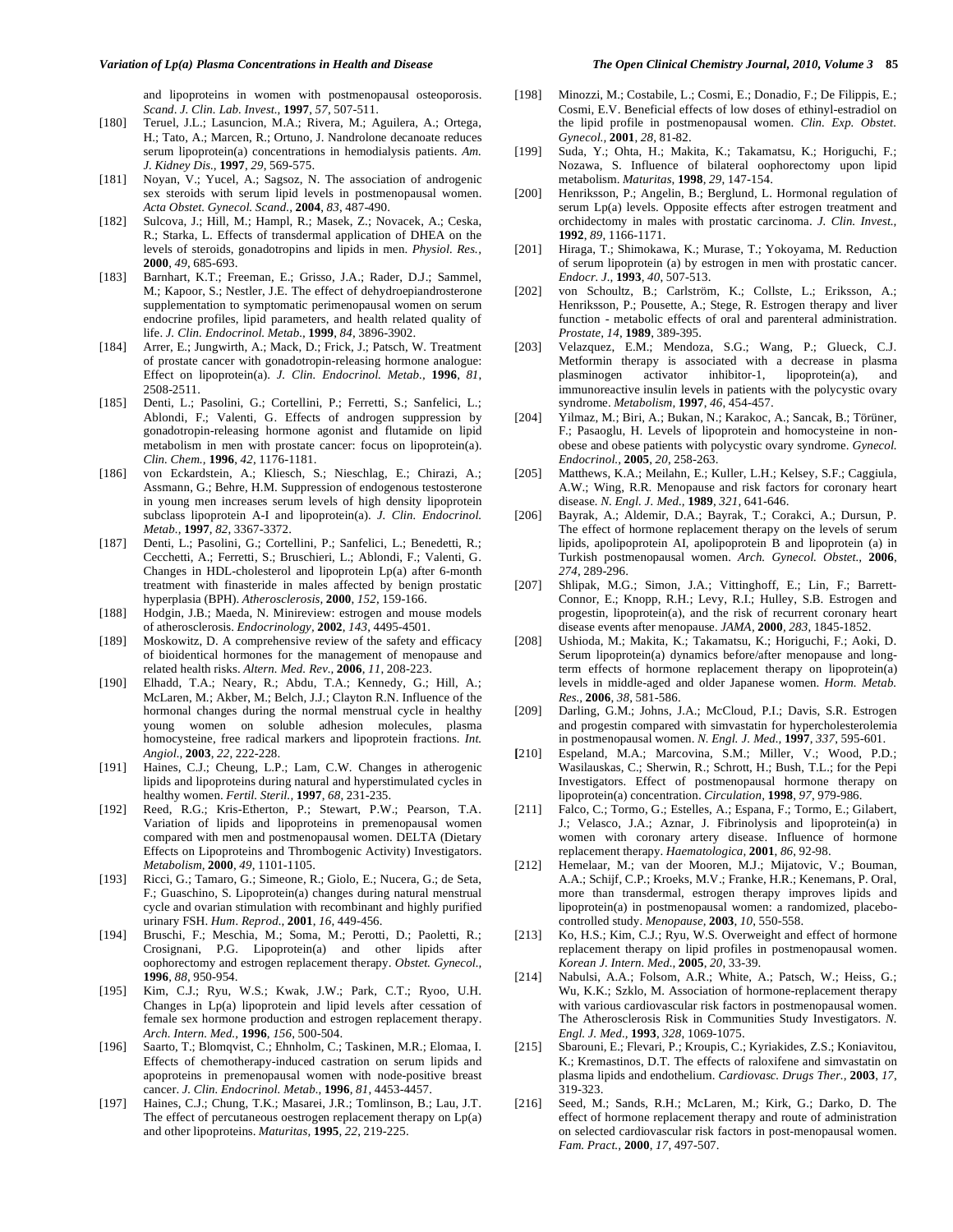- [217] Shewmon, D.A.; Stock, J.L.; Rosen, C.J.; Heiniluoma, K.M.; Hogue, M.M.; Morrison, A.; Doyle, E.M.; Ukena, T.; Weale, V.; Baker, S. Tamoxifen and estrogen lower circulating lipoprotein(a) concentrations in healthy postmenopausal women. *Arterioscler. Thromb.,* **1994**, *14*, 1586-1593.
- [218] Soma, M.R.; Meschia, M.; Bruschi, F.; Morrisett, J.D.; Paoletti, R.; Fumagalli, R.; Crosignani, P. Hormonal agents used in lowering lipoprotein(a). *Chem. Phys. Lipids,* **1994**, *67-68*, 345-350.
- [219] Soma, M.R.; Osnago-Gadda, I.; Paoletti, R.; Fumagalli, R.; Morrisett, J.D.; Meschia, M.; Crosignani, P. The lowering of lipoprotein(a) induced by estrogen plus progesterone replacement therapy in postmenopausal women. *Arch. Intern. Med.,* **1993**, *153*, 1462-1468.
- [220] Decensi, A.; Robertson, C.; Ballardini, B.; Paggi, D.; Guerrieri-Gonzaga, A.; Bonanni, B.; Manetti, L.; Johansson, H.; Barreca, A.; Bettega, D.; Costa, A. Effect of tamoxifen on lipoprotein(a) and insulin-like growth factor-I (IGF-I) in healthy women. *Eur. J. Cancer,* **1999**, *35*, 596-600.
- **[**221] Kusama, M.; Miyauchi, K.; Aoyama, H.; Sano, M.; Kimura, M.; Mitsuyama, S.; Komaki, K.; Doihara, H. Effects of toremifene (TOR) and tamoxifen (TAM) on serum lipids in postmenopausal patients with breast cancer. *Breast Cancer Res. Treat.,* **2004**, *88*, 1- 8.
- [222] Liberopoulos, E.; Karabina, S.A.; Tselepis, A.; Bairaktari, E.; Nicolaides, C.; Pavlidis, N.; Elisaf, M. Are the effects of tamoxifen on the serum lipid profile modified by apolipoprotein E phenotypes? *Oncology,* **2002**, *62*, 115-120.
- [223] Sharma, D.; Sharma, U.; Bhatnagar, V.B.; Singh, V.S. A comparative of the effect of tamoxifen on serum lipid and lipoprotein profile in premenopausal & postmenopausal women with breast carcinoma & associated risk of vascular complication. *Indian J. Med. Sci.,* **2001**, *55*, 37-42.
- [224] Shewmon, D.A.; Stock, J.L.; Abusamra, L.C.; Kristan, M.A.; Baker, S.; Heiniluoma, K.M. Tamoxifen decreases lipoprotein (a) in patients with breast cancer. *Metabolism,* **1994**, *43*, 531-532.
- [225] Vrbanec, D.; Reiner, Z.; Belev, B.; Plestina, S. Changes in serum lipid and lipoprotein levels in postmenopausal patients with nodepositive breast cancer treated with tamoxifen. *Tumori,* **1998**, *84*, 687-690.
- [226] Wasan, K.M.; Goss, P.E.; Pritchard, P.H.; Shepherd, L.; Palmer, M.J.; Liu, S.; Tu, D.; Ingle, J.N.; Heath, M.; Deangelis, D.; Perez, E.A. The influence of letrozole on serum lipid concentrations in postmenopausal women with primary breast cancer who have completed 5 years of adjuvant tamoxifen (NCIC CTG MA.17L). *Ann. Oncol.,* **2005**, *16*, 707-715.
- [227] Arnadottir, M.; Berg, A.L.; Dallongeville, J.; Fruchart, J.C.; Nilsson-Ehle, P. Adrenocorticotrophic hormone lowers serum Lp(a) and LDL cholesterol concentrations in hemodialysis patients. *Kidney Int.,* **1997**, *52*, 1651-1655.
- [228] Arnadottir, M.; Berg, A.L.; Kronenberg, F.; Lingenhel, A.; Hugosson, T.; Hegbrant, J.; Nilsson-Ehle, P. Corticotropin-induced reduction of plasma lipoprotein(a) concentrations in healthy individuals and hemodialysis patients: Relation to apolipoprotein(a) size polymorphism. *Metabolism,* **1999**, *48*, 342-346.
- [229] Berg, A.L.; Rafnsson, A.T.; Johannsson, M.; Dallongeville, J.; Arnadottir, M. The effects of adrenocorticotrophic hormone and an equivalent dose of cortisol on the serum concentrations of lipids, lipoproteins, and apolipoproteins. *Metabolism,* **2006**, *55*, 1083- 1087.
- [230] Clodi, M.; Oberbauer, R.; Waldhäusl, W.; Maurer, G.; Kostner, G.M.; Kostner, K. Urinary excretion of apo(a) fragments in NIDDM patients. *Diabetologia,* **1997**, *40*, 1455-1460.
- [231] Laron, Z.; Wang, X.L.; Klinger, B.; Silbergeld, A.; Wilcken, D.E. Growth hormone increases and insulin-like growth factor-I decreases circulating lipoprotein(a). *Eur. J. Endocrinol.,* **1997**, *136*, 377-381.
- [232] Eden, S.; Wiklund, O.; Oscarsson, J.; Rosen, T.; Bengtsson, B.A. Growth hormone treatment of growth hormone-deficient adults results in a marked increase in Lp(a) and HDL cholesterol concentrations. *Arterioscler. Thromb.,* **1993**, *13*, 296-301.
- [233] Hershkovitz, E.; Belotserkovsky, O.; Limony, Y.; Leiberman, E.; Shany, S.; Phillip, M. Increase of serum lipoprotein (a) levels during growth hormone therapy in normal short children. *Eur. J. Pediatr.,* **1998**, *157*, 4-7.
- [234] Nolte, W.; Rädisch, C.; Armstrong, V.W.; Hüfner, M.; von zur Mühlen, A. The effect of recombinant human GH replacement

therapy on lipoprotein(a) and other lipid parameters in adults with acquired GH deficiency: Results of a double-blind and placebocontrolled trial. *Eur. J. Endocrinol.,* **1997**, *137*, 459-466.

- [235] O´Halloran, D.J.; Wieringa, G.; Tsatsoulis, A.; Shalet, S.M. Increased serum lipoprotein(a) concentrations after growth hormone (GH) treatment in patients with isolated GH deficiency. *Ann. Clin. Biochem.,* **1996**, *33*, 330-334.
- [236] Laron, Z.; Wang, X.L.; Klinger, B.; Silbergeld, A.; Wilcken, D.E. Insulin-like growth factor-I decreases serum lipoprotein (a) during long-term treatment of patients with Laron syndrome. *Metabolism,* **1996**, *45*, 1263-1266.
- [237] Wang, X.L.; Wang, J.; Rainwater, D.L. Acute effects of insulinlike growth factor-1 and recombinant growth hormone on lipoorotein(a) levels in baboons. *Metabolism,* **2002**, *51*, 508-513.
- [238] Parkinson, C.; Drake, W.M.; Wieringa, G.; Yates, A.P.; Besser, G.M.; Trainer, P.J. Serum lipoprotein changes following IGF-I normalization using a growth hormone receptor antagonist in acromegaly. *Clin. Endocrinol. (Oxf.),* **2002**, *56*, 303-311.
- [239] Catena, C.; Novello, M.; Dotto, L.; De Marchi, S.; Sechi, L.A. Serum lipoprotein(a) concentrations and alcohol consumption in hypertension: Possible relevance for cardiovascular damage. *J. Hypertens.,* **2003**, *21*, 281-288.
- [240] Fontana, P.; Mooser, V.; Bovet, P.; Shamlaye, C.; Burnand, B.; Lenain, V.; Marcovina, S.M.; Riesen, W.; Darioli, R. Dosedependent inverse relationship between alcohol consumption and serum Lp(a) levels in black African males. *Arterioscler. Thromb. Vasc. Biol.,* **1999**, *19*, 1075-1082.
- [241] Marth, E.; Cazzolato, G.; Bittolo Bon, G.; Avogaro, P.; Kostner, G.M. Serum concentrations of lipoprotein(a) and other lipoprotein parameters in heavy alcohol consumers. *Ann. Nutr. Metab.,* **1982**, *26*, 56-62.
- [242] Delarue, J.; Husson, M.; Schellenberg, F.; Tichet, J.; Vol, S.; Couet, C.; Lamisse, F. Serum lipoprotein(a) (Lp(a)) in alcoholic men: effect of withdrawal. *Alcohol,* **1996**, *13*, 309-314.
- [243] Huang, C.M.; Elin, R.J.; Ruddel, M.; Schmitz, J.; Linnoila, M. The effect of alcohol withdrawal on serum concentrations of Lp(a), apolipoproteins A-1 and B, and lipids. *Alcohol Clin. Exp. Res.,* **1992**, *16*, 895-898.
- [244] Kervinen, K.; Savolainen, M.J.; Kesäniemi, Y.A. A rapid increase in lipoprotein (a) levels after ethanol withdrawal in alcoholic men. *Life Sci.,* **1991**, 48, 2183-2188.
- [245] Kervinen, K.; Savolainen, M.J.; Kesäniemi, Y.A. Lp(a) levels increase after ethanol withdrawal. *Alcohol Clin. Exp. Res.,* **1993**, *17*, 926.
- [246] Lecomte, E.; Herbeth, B.; Paille, F.; Steinmetz, J.; Artur, Y.; Siest, G. Changes in serum apolipoprotein and lipoprotein profile induced by chronic alcohol consumption and withdrawal: Determinant effect on heart disease? *Clin. Chem.,* **1996**, *42*, 1666-1675.
- [247] Paassilta, M.; Kervinen, K.; Linnaluoto, M.; Kesäniemi, Y.A. Alcohol withdrawal-induced change in lipoprotein(a): Association with the growth hormone/insulin-like growth factor-I (IGF-I)/IGFbinding protein-1 (IGFBP-1) axis. *Arterioscler. Thromb. Vasc. Biol.,* **1998**, *18*, 650-654.
- [248] Rakic, V.; Puddey, I.B.; Dimmitt, S.B.; Burke, V.; Beilin, L.J. A controlled trial of the effects of pattern of alcohol intake on serum lipid levels in regular drinkers. *Atherosclerosis,* **1998**, *137*, 243- 252.
- [249] Välimäki, M.; Kahri J.; Laitinen, K.; Lahdenperä, S.; Kuusi, T.; Ehnholm, C.; Jauhiainen, M.; Bard, J.M.; Fruchart, J.C.; Taskinen, M.R. High density lipoprotein subfractions, apolipoprotein A-I containing lipoproteins, lipoprotein (a), and cholesterol ester transfer protein activity in alcoholic women before and after ethanol withdrawal. *Eur. J. Clin. Invest.,* **1993**, *23*, 406-417.
- [250] Mackinnon, L.T.; Hubinger, L.; Lepre, F. Effects of physical activity and diet on lipoprotein(a). *Med. Sci. Sports Exerc.,* **1997**, *29*, 1429-1436.
- [251] Katan, M.B.; Zock, P.L.; Mensink, R.P. Trans fatty acids and their effects on lipoproteins in humans. *Annu. Rev. Nutr.,* **1995**, *15*, 473- 493.
- [252] Mensink, R.P.; Katan, M.B. Trans monounsaturated fatty acids in nutrition and their impact on serum lipoprotein levels in man. *Prog. Lipid. Res.,* **1993**, *32*, 111-122.
- [253] Mensink, R.P.; Zock, P.L.; Katan, M.B.; Hornstra, G. Effect of dietary cis and trans fatty acids on serum lipoprotein(a) levels in humans. *J. Lipid. Res.,* **1992**, *33*, 1493-1501.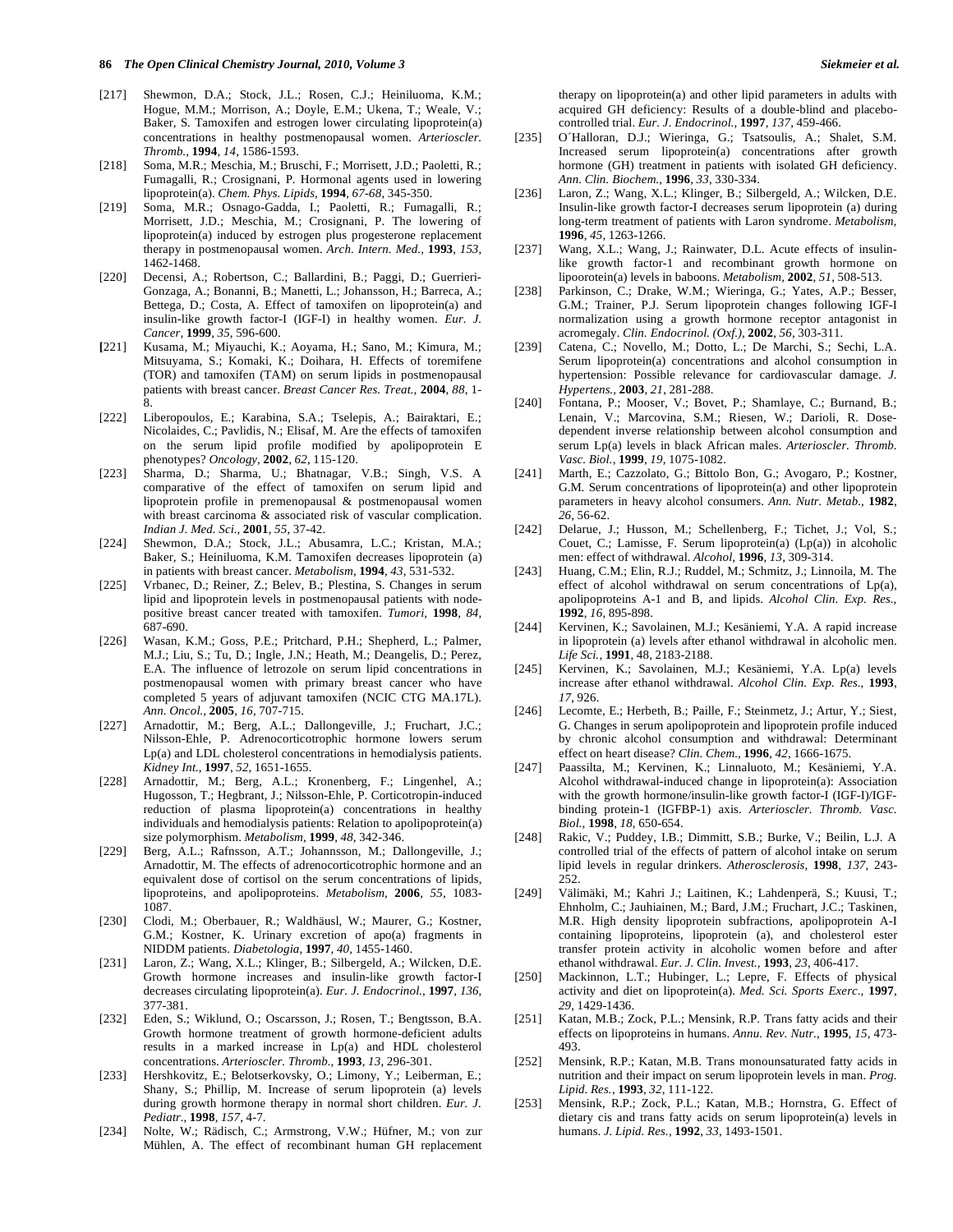- [254] Nestel, P.; Noakes, M.; Belling, B.; McArthur, R.; Clifton, P.; Janus, E.; Abbey, M. Plasma lipoprotein lipid and Lp(a) changes with substitution of elaidic acid for oleic acid in the diet. *J. Lipid Res.,* **1992**, *33*, 1029-1036.
- [255] Sundram, K.; Ismail, A.; Hayes, K.C.; Jeyamalar, R.; Pathmanathan, R. Trans (elaidic) fatty acids adversely affect the lipoprotein profile relative to specific saturated fatty acids in humans. *J. Nutr.,* **1997**, *127*, 514S-520S.
- [256] Brousseau, M.E.; Ordovas, J.M.; Nicolosi, R.J.; Schaefer, E.J. Effects of dietary fat saturation on plasma lipoprotein(a) and hepatic apolipoprotein(a) mRNA concentrations in cynomolgus monkeys. *Atherosclerosis,* **1994**, *106*, 109-118.
- [257] Eritsland, J.; Arnesen, H.; Berg, K.; Seljeflot, I.; Abdelnoor, M. Serum Lp(a) lipoprotein levels in patients with coronary artery disease and the influence of long-term n-3 fatty acid supplementation. *Scand. J. Clin. Lab. Invest.,* **1995**, *55*, 295-300.
- [258] Marcovina, S.M.; Kennedy, H.; Bittolo Bon, G.; Cazzolato, G.; Galli, C.; Casiglia, E.; Puato, M.; Pauletto, P. Fish intake, independent of apo(a) size, accounts for lower plasma lipoprotein(a) levels in Bantu fishermen of Tanzania: the Lugalawa Study. *Arterioscler. Thromb. Vasc. Biol.,* **1999**, *19*, 1250-1256.
- [259] Seidel, C.; Deufel, T.; Jahreis, G. Effects of fat-modified dairy products on blood lipids in humans in comparison with other fats. *Ann. Nutr. Metab.,* **2005**, *49*, 42-48.
- [260] Shinozaki, K.; Kambayashi, J.; Kawasaki, T.; Uemura, Y.; Sakon, M.; Shiba, E.; Shibuya, T.; Nakamura, T.; Mori, T. The long-term effect of eicosapentaenoic acid on serum levels of lipoprotein (a) and lipids in patients with vascular disease. *J. Atheroscler. Thromb.,* **1996**, *2*, 107-109.
- [261] Craig, W.Y.; Palomaki, G.E.; Haddow, J.E. Cigarette smoking and serum lipid and lipoprotein concentrations: an analysis of published data. *BMJ,* **1989**, *298*, 784-788.
- [262] Os, I.; Hoieggen, A.; Larsen, A.; Sandset, P.M.; Djurovic, S.; Berg, K.; Os, A.; Birkeland, K.; Westheim, A. Smoking and relation to other risk factors in postmenopausal women with coronary artery disease, with particular reference to whole blood viscosity and beta-cell function. *J. Intern. Med.,* **2003**, *253*, 232-239.
- [263] Rodrioguez Reguero, J.J.; Iglesias Cubero, G.; Martinez Celada, M.; Fueyo, J.R.; Sanchez Posada, I.; Braga, S.; Cortina, A. Interrelationships between lipoprotein(a) and other cardiovascular risk factors. *Cardiology,* **1995**, *86*, 432-435.
- [264] Siekmeier, R.; März, W.; Kronenberger, H.; Seiffert, U.B.; Groß, W. Effects of cigarette smoking on plasma lipids, apolipoproteins, and lipoprotein (a). *Clin. Chem.,* **1994**, *40*, 1350-1351.
- [265] Wersch, J.W.; van Mackelenbergh, B.A.; Ubachs, J.M. Lipoprotein(a) in smoking and non-smoking pregnant women. *Scand. J. Clin. Lab. Invest.,* **1994**, *54*, 361-364.
- [266] Ashavaid, T.F.; Kondkar, A.A.; Todur, S.P.; Dherai, A.J.; Morey, J.; Raghavan, R. Lipid, lipoprotein, apolipoprotein and lipoprotein(a) levels: Reference intervals in a healthy Indian population. *J. Atheroscler. Thromb.,* **2005**, *12*, 251-259.
- [267] Selby, J.V.; Austin, M.A.; Sandholzer, C.; Quesenberry, C.P.; Zhang, D.; Mayer, E.; Utermann, G. Environmental and behavioral influences on plasma lipoprotein(a) concentration in women twins*. Prev. Med.,* **1994**, *23*, 345-353.
- [268] Tello-Montoliu, A.; Roldan, V.; Climent, V.E.; Sogorb, F.; Lip, G.Y.H.; Marín, F. Does smoking status influence the effect of physical exercise on fibrinolytic function in healthy volunteers? *J. Thromb. Thrombolysis,* **2006**, *21*, 163-166.
- [269] Buyukyazi, G. Differences in blood lipids and apolipoproteins between master athletes, recreational athletes and sedentary men. *J. Sports Med. Phys. Fitness,* **2005**, *45*, 112-120.
- [270] Hubinger, L.; Mackinnon, L.T. The effect of endurance training on lipoprotein(a) (Lp(a)) levels in middle-aged males. *Med. Sci. Sports Exerc.,* **1996**, *28*, 757-764.
- [271] Hubinger, L.; Mackinnon, L.T.; Barber, L.; McCosker, J.; Howard, A.; Lepre, F. Acute effects of treadmill running on lipoprotein(a) levels in males and females. *Med. Sci. Sports Exerc.,* **1997**, *29*, 436-442.
- [272] Hubinger, L.; Mackinnon, L.T.; Lepre, F. Lipoprotein(a) (Lp(a)) levels in middle-aged male runners and sedentary controls. *Med. Sci. Sports Exerc.,* **1995**, *27*, 490-496.
- [273] Kishali, N.F.; Imamoglu, O.; Kaldirimci, M.; Akyol, P.; Yildirim, K. Comparison of lipid and lipoprotein values in men and women differing in training status. *Int. J. Neurosci.,* **2005**, *115*, 1247-1257.
- [274] Cardoso, G.C.; Posadas, C.; Orvananos, O.O.; Peniche, C.; Zamora, J.; Aguilar, R.; Holguin, J.A.; Raynaud, A.S.; Morrisett, J.D.; Guevara, J. Long distance runners and body-builders exhibit elevated plasma levels of lipoprotein(a). *Chem. Phys. Lipids,* **1994**, *67-68*, 207-221.
- [275] Holme, I.; Urdal, P.; Anderssen, S.; Hjermann, I. Exercise-induced increase in lipoprotein (a). *Atherosclerosis,* **1996**, *122*, 97-104.
- [276] Mackinnon, L.T.; Hubinger, L.M. Effects of exercise on lipoprotein(a). *Sports Med.,* **1999**, *28*, 11-24.
- [277] Batiste, M.C.; Schaefer, E.J. Diagnosis and management of lipoprotein abnormalities. *Nutr. Clin. Care,* **2002**, *5*, 115-123.
- [278] Bays, H.; Stein, E.A. Pharmacotherapy for dyslipidaemia current therapies and future agents. *Expert. Opin. Pharmacother.,* **2003**, *4*, 1901-1938.
- [279] Birjmohun, R.S.; Hutten, B.A.; Kastelein, J.J.P.; Stroes, E.S.G. Increasing HDL cholesterol with extended-release nicotinic acid: from promise to practice. *Neth. J. Med.,* **2004**, *62*, 229-234.
- [280] Capuzzi, D.M.; Guyton, J.R.; Morgan, J.M.; Goldberg, A.C.; Kreisberg, R.A.; Brusco, O.A.; Brody J. Efficacy and safety of an extended-release niacin (Niaspan): A long-term study. *Am. J. Cardiol.,* **1998**, *82(12A)*, 74U-81U.
- [281] Carlson, L.A.; Hamsten, A.; Asplund, A. Pronounced lowering of serum levels of lipoprotein Lp(a) in hyperlipidaemic subjects treated with nicotinic acid. *J. Intern. Med.,* **1989**, *226*, 271-276.
- [282] Davidson, M.H. Niacin: a powerful adjunct to other lipid-lowering drugs in reducing plaque progression and acute coronary events. *Curr. Atheroscler. Rep.,* **2003**, *5*, 418-422.
- **[**283] Guyton, J.R.; Capuzzi, D.M. Treatment of hyperlipidemia with combined niacin-statin regimens. *Am. J. Cardiol.,* **1998**, *82(12A)*, 82U-84U.
- [284] McCormack, P.L.; Keating, G.M. Prolonged-release nicotinic acid. A review of its use in the treatment of dyslipidemia. *Drugs,* **2005**, *65*, 2719-2740.
- [285] McKenney, J. New perspectives on the use of niacin in the treatment of lipid disorders. *Arch. Intern. Med.,* **2004**, *164*, 697- 705.
- [286] Pan, J.; Van, J.T.; Chan, E.; Kesala, R.L.; Lin, M.; Charles, M.A. Extended-release niacin treatment of the atherogenic lipid profile and lipoprotein(a) in diabetes. *Metabolism,* **2002**, *51*, 1120-1127.
- [287] Sprecher, D.L. Raising high-density lipoprotein cholesterol with niacin and fibrates: A comparative review. *Am. J. Cardiol.,* **2000**, *86(12A)*, 46L-50L.
- [288] Ramharack, R.; Spahr, M.A.; Hicks, G.W.; Kieft, K.A.; Brammer, D.W.; Minton, L.L.; Newton, R.S. Gemfibrozil significantly lowers cynomolgus monkey plasma lipoprotein(a)-protein and liver apolipoprotein(a) mRNA levels. *J. Lipid Res.,* **1995**, *36*, 1294- 1304.
- [289] Branchi, A.; Rovellini, A.; Fiorenza, A.M.; Sommariva, D. Effects of bezafibrate and of 2 HMG-CoA reductase inhibitors on lipoprotein (a) level in hypercholesterolemic patients. *Int. J. Clin. Pharmacol. Ther.,* **1995**, *33*, 345-350.
- [290] Gavish, D.; Leibovitz, E.; Shapira, I.; Rubinstein, A. Bezafibrate and simvastatin combination therapy for diabetic dyslipidaemia: Efficacy and safety*. J. Intern. Med.,* **2000**, *247*, 563-569.
- [291] Goa, K.L.; Barradell, L.B.; Plosker, G.L. Bezafibrate. An update of its pharmacology and use in the management of dyslipidaemia. *Drugs,* **1996**, 52, 725-753.
- [292] Jones, P.H.; Pownall, H.J.; Patsch, W.; Herd, J.A.; Farmer, J.A.; Payton-Ross, C.; Kimball, K.T.; Gotto, A.M.; Morrisett, J.D. Effect of gemfibrozil on levels of lipoprotein(a) in type II hyperlipoproteinemic subjects. *J. Lipid Res.,* **1996**, *37*, 1298-1308.
- [293] Sposito, A.C.; Mansur, A.P.; Maranhao, R.C.; Rodrigues-Sobrinho, C.R.M.; Coelho, O.R.; Ramires, J.A.F. Etofibrate but not controlled-release niacin decreases LDL cholesterol and lipoprotein (a) in type IIb dyslipidemic subjects. *Braz. J. Med. Biol. Res.,* **2001**, *34*, 177-182.
- [294] Armstrong, V.W.; Schuff-Werner, P.; Eisenhauer, T.; Helmhold, M.; Stix, M.; Seidel, D. Heparin extracorporeal LDL precipitation (HELP): An effective apheresis procedure for lowering Lp(a) levels. *Chem. Phys. Lipids,* **1994**, *67-68*, 315-321.
- [295] Bambauer, R. Is lipoprotein (a)–apheresis useful? *Ther. Apher. Dial.,* **2005**, *9*, 142-147.
- [296] Bambauer, R.; Schneidewind, J.M.; Latza, R. Apheresis technologies for prevention and regression of atherosclerosis: Clinical results. *ASAIO J.,* **1999**, *45*, 403-407.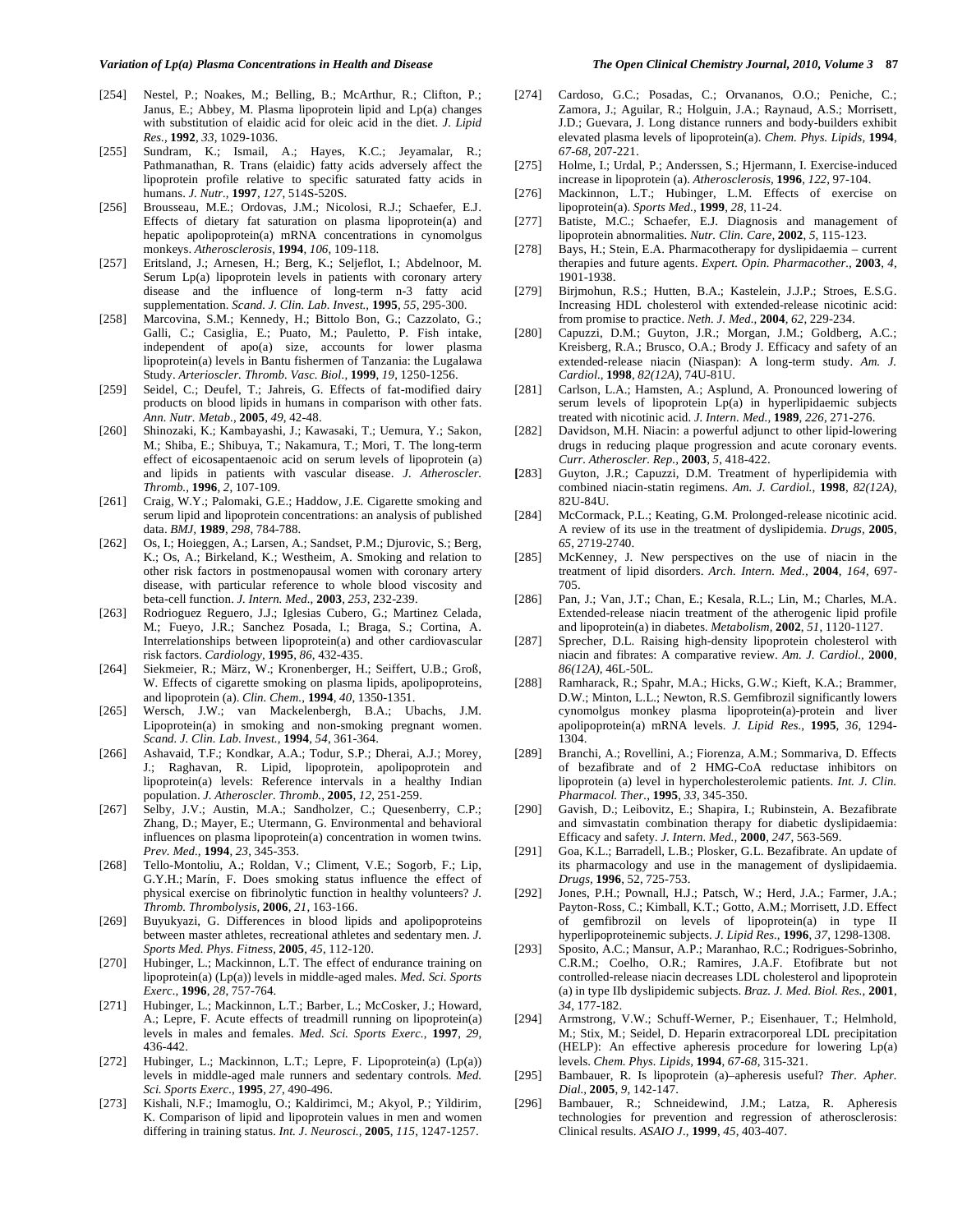- [297] Banyai, S.; Streicher, J.; Strobl, W.; Gabriel, H.; Gottsauner-Wolf, M.; Rohac, M.; Weidinger, F.; Hörl, W.H.; Derfler, K. Therapeutic efficiency of lipoprotein(a) reduction by low-density lipoprotein immunoapheresis. *Metabolism,* **1998**, *47*, 1058-1064.
- [298] Blessing, F.; Wang, Y.; Nagel, D.; Seidel, D. The efficacy and safety of the new heparin-induced extracorporeal low-density lipoprotein precipitation system (Plasmat Futura) in comparison with the currently used system (Plasmat Secura). *Ther. Apher. Dial.,* **2004**, *8*, 33-38.
- [299] Bosch, T.; Gahr, S.; Belschner, U.; Schaefer, C.; Lennertz, A.; Rammo, J.; for the DALI Study Group. Direct adsorption of lowdensity lipoprotein by DALI-LDL-apheresis: Results of a prospective long-term multicenter follow-up covering 12,291 sessions. *Ther. Apher. Dial.,* **2006**, *10*, 210-218.
- [300] Jansen, M.; Banyai, S.; Schmaldienst, S.; Goldammer, A.; Rohac, M.; Horl, W.H.; Derfler, K. Direct adsorption of lipoproteins (DALI) from whole blood: First long-term clinical experience with a new LDL-apheresis system for the treatment of familial hypercholesterolaemia. *Wien. Klin. Wochenschr.,* **2000**, *112*, 61-69.
- [301] Julius, U.; Metzler, W.; Pietzsch, J.; Fassbender, T.; Klingel, R. Intraindividual comparison of two extracorporeal LDL apheresis methods: Lipidfiltration and HELP. *Int. J. Artif. Organs,* **2002**, *25*, 1180-1188.
- [302] Otto, C.; Geiss, H.C.; Laubach, E.; Schwandt, P. Effects of direct adsorption of lipoproteins apheresis on lipoproteins, low-density lipoprotein subtypes, and hemorheology in hypercholesterolemic patients with coronary artery disease. *Ther. Apher.,* **2002**, *6*, 130- 135.
- [303] Otto, C.; Kern, P.; Bambauer, R.; Kallert, S.; Schwandt, P.; Parhofer, K.G. Efficacy and safety of a new whole-blood lowdensity lipoprotein apheresis system (Liposorber D) in severe hypercholesterolemia. *Artif. Organs,* **2003**, *27*, 1116-1122.
- [304] Park, J.W.; Merz, M.; Braun, P. Effect of HELP-LDL-apheresis on outcomes in patients with advanced coronary atherosclerosis and severe hypercholesterolemia. *Atherosclerosis,* **1998**, *139*, 401-409.
- [305] Richter, W.O.; Donner, M.G.; Schwandt, P. Three low density lipoprotein apheresis techniques in treatment of patients with familial hypercholesterolemia: a long-term evaluation. *Ther. Apher.,* **1999**, *3*, 203-208.
- [306] Schaumann, D.; Welch-Wichary, M.; Voss, A.; Schmidt, H.; Olbricht, C.J. Prospective cross-over comparisons of three lowdensity lipoprotein (LDL)-apheresis methods in patients with familial hypercholesterolaemia. *Eur. J. Clin. Invest.,* **1996**, *26*, 1033-1038.
- [307] Schmaldienst, S.; Banyai, S.; Stulnig, T.M.; Heinz, G.; Jansen, M.; Hörl, W.H.; Derfler, K. Prospective randomised cross-over comparison of three LDL-apheresis systems in statin pretreated patients with familial hypercholesterolaemia. *Atherosclerosis,* **2000**, *151*, 493-499.
- [308] Schuff-Werner, P.; Gohlke, H.; Bartmann, U.; Baggio, G.; Corti, M.C.; Dinsenbacher, A.; Eisenhauer, T.; Grützmacher, P.; Keller, C.; Kettner, U. The HELP-LDL-apheresis multicentre study, an angiographically assessed trial on the role of LDL-apheresis in the secondary prevention of coronary heart disease. II. Final evaluation of the effect of regular treatment on LDL-cholesterol plasma concentrations and the course of coronary heart disease. *Eur. J. Clin. Invest.,* **1994**, *24*, 724-732.
- [309] Susca, M. Heparin-induced extracorporeal low-density lipoprotein precipitation Futura, a new modification of HELP apheresis: Technique and first clinical results. *Ther. Apher.,* **2001**, *5*, 387-393.
- [310] Tasaki, H.; Yamashita, K.; Saito, Y.; Bujo, H.; Daida, H.; Mabuchi, H.; Tominaga, Y.; Matsuzaki, M.; Fukunari, K.; Nakazawa, R.; Tsuji, M.; Kawade, Y.; Yamamoto, S.; Ueda, Y.; Takayama, K. Low-density lipoprotein apheresis therapy with a direct hemoperfusion column: A Japanese multicenter clinical trial. *Ther. Apher. Dial.,* **2006**, *10*, 32-41.
- [311] Castro, R.; Queiros, J.; Fonseca, I.; Pimentel, J.P.S.; Henriques, A.C.; Sarmento, A.M.; Guimaraes, S.; Pereira, M.C. Therapy of post-renal transplantation hyperlipidaemia: Comparative study with simvastatin and fish oil. *Nephrol. Dial. Transplant.,* **1997**, *12*, 2140-2143.
- [312] Dobs, A.S.; Prasad, M.; Goldberg, A.; Guccione, M.; Hoover, D.R. Changes in serum lipoprotein(a) in hyperlipidemic subjects undergoing long-term treatment with lipid-lowering drugs. *Cardiovasc. Drugs Ther.,* **1995**, *9*, 677-684.
- [313] Klausen, I.C.; Gerdes, L.U.; Meinertz, H.; Hansen, F.A.; Faergeman, O. Apolipoprotein(a) polymorphism predicts the increase of Lp(a) by pravastatin in patients with familial hypercholesterolaemia treated with bile acid sequestration. *Eur. J. Clin. Invest.,* **1993**, *23*, 240-245.
- [314] Ozaki, K.; Kubo, T.; Imaki, R.; Shinagawa, H.; Fukaya, H.; Ohtaki, K.; Ozaki, S.; Izumi, T.; Aizawa, Y. The anti-atherosclerotic effects of lipid lowering with atorvastatin in patients with hypercholesterolemia. *J. Atheroscler. Thromb.,* **2006**, *13*, 216-219.
- [315] Romero, R.; Calvino, J.; Rodriguez, J.; Sanchez-Guisande, D. Short-term effect of atorvastatin in hypercholesterolaemic renaltransplant patients unresponsive to other statins. *Nephrol. Dial. Transplant.,* **2000**, *15*, 1446-1449.
- [316] Samuelsson, O.; Attman, P.O.; Knight-Gibson, C.; Mulec, H.; Weiss, L.; Alaupovic, P. Fluvastatin improves lipid abnormalities in patients with moderate to advanced chronic renal insufficiency. *Am. J. Kidney Dis.,* **2002**, *39*, 67-75.
- [317] Solfrizzi, V.; Capurso, C.; Colacicco, A.M.; d´Introno, A.; Fontana, C.; Capurso, S.A.; Torres, F.; Gadaleta, A.M.; Koverech, A.; Capurso, A.; Panza, F. Efficacy and tolerability of combined treatment with L-carnitine and simvastatin in lowering lipoprotein(a) serum levels in patients with type 2 diabetes mellitus. *Atherosclerosis,* **2006**, *188*, 455-461.
- [318] Tsimikas, S.; Witztum, J.L.; Miller, E.R.; Sasiela, W.J.; Szarek, M.; Olsson, A.G.; Schwartz, G.G.; and for the Myocardial Ischemia Reduction with Aggressive Cholesterol Lowering Study Investigators. High-dose atorvastatin reduces total plasma levels of oxidized phospholipids and immune complexes present on apolipoprotein B-100 in patients with acute coronary syndromes in the MIRACL trial. *Circulation,* **2004**, *110*, 1406-1412.
- [319] Winkler, K.; Abletshauser, C.; Friedrich, I.; Hoffmann, M.M.; Wieland, H.; März, W. Fluvastatin slow-release lowers plateletactivating factor acetyl hydrolase activity: A placebo-controlled trial in patients with type 2 diabetes. *J. Clin. Endocrinol. Metab.,* **2004**, *89*, 1153-1159.
- [320] Leren, T.P.; Hjermann, I.; Foss, O.P.; Leren, P.; Berg, K. Longterm effect of lovastatin alone and in combination with cholestyramine on lipoprotein (a) level in familial hypercholesterolemic subjects. *Clin. Investig.* **1992**, *70*, 711-718.
- [321] Wu, S.C.; Shiang, J.C.; Lin, S.L.; Wu, T.L.; Huang, W.C.; Chiou, K.R.; Liu, C.P. Efficacy and safety of statins in hypercholesterolemia with emphasis on lipoproteins. *Heart Vessels,* **2005**, *20*, 217-223.
- [322] Derosa, G.; Cicero, A.F.; d´Angelo, A.; Gaddi, A.; Ciccarelli, L.; Piccinni, M.N.; Salvadeo, S.A.; Pricolo, F.; Ferrari, I.; Gravina, A.; Ragonesi, P.D. Effects of 1 year of treatment with pioglitazone or rosiglitazone added to glimepiride on lipoprotein (a) and homocysteine concentrations in patients with type 2 diabetes mellitus and metabolic syndrome: A multicenter, randomized, double-blind, controlled clinical trial. *Clin. Ther.,* **2006**, *28*, 679- 688.
- [323] Sarafidis, P.A.; Lasaridis, A.N.; Nilsson, P.M.; Mouslech, T.F.; Hitoglou-Makedou, A.D.; Stafylas, P.C.; Kazakos, K.A.; Yovos, J.G.; Tourkantonis, A.A. The effect of rosiglitazone on novel atherosclerotic risk factors in patients with type 2 diabetes mellitus and hypertension. An open-label observational study. *Metabolism,* **2005**, *54*, 1236-1242.
- [324] Almendingen, K.; Jordal, O.; Kierulf, P.; Sandstad, B.; Pedersen, J.I. Effects of partially hydrogenated fish oil, partially hydrogenated soybean oil, and butter on serum lipoproteins and Lp(a) in men. *J. Lipid Res.,* **1995**, *36*, 1370-1384.
- [325] Grekas, D.; Kassimatis, E.; Makedou, A.; Bacharaki, D.; Bamichas, G.; Tourkantonis, A. Combined treatment with low-dose pravastatin and fish oil in post-renal transplantation dislipidemia. *Nephron,* **2001**, *88*, 329-333.
- [326] Herrmann, W.; Biermann, J.; Kostner, G.M. Comparison of effects of N-3 to N-6 fatty acids on serum level of lipoprotein(a) in patients with coronary artery disease. *Am. J. Cardiol.,* **1995**, *76*, 459-462.
- [327] Lenzi, S.; Caprioli, R.; Rindi, P.; Lazzerini, G.; Bernini, W.; Pardini, E.; Lucchetti, A.; Galli, C.; Carr, L.; de Caterina, R. Omega-3 fatty acid supplementation and lipoprotein(a) concentrations in patients with chronic glomerular diseases. *Nephron,* **1996**, *72*, 383-390.
- [328] Prisco, D.; Paniccia, R.; Filippini, M.; Francalanci, I.; Bandinelli, B.; Comeglio, P.; Rostagno, C.; Abbate, R.; Neri Serneri, G.G. No